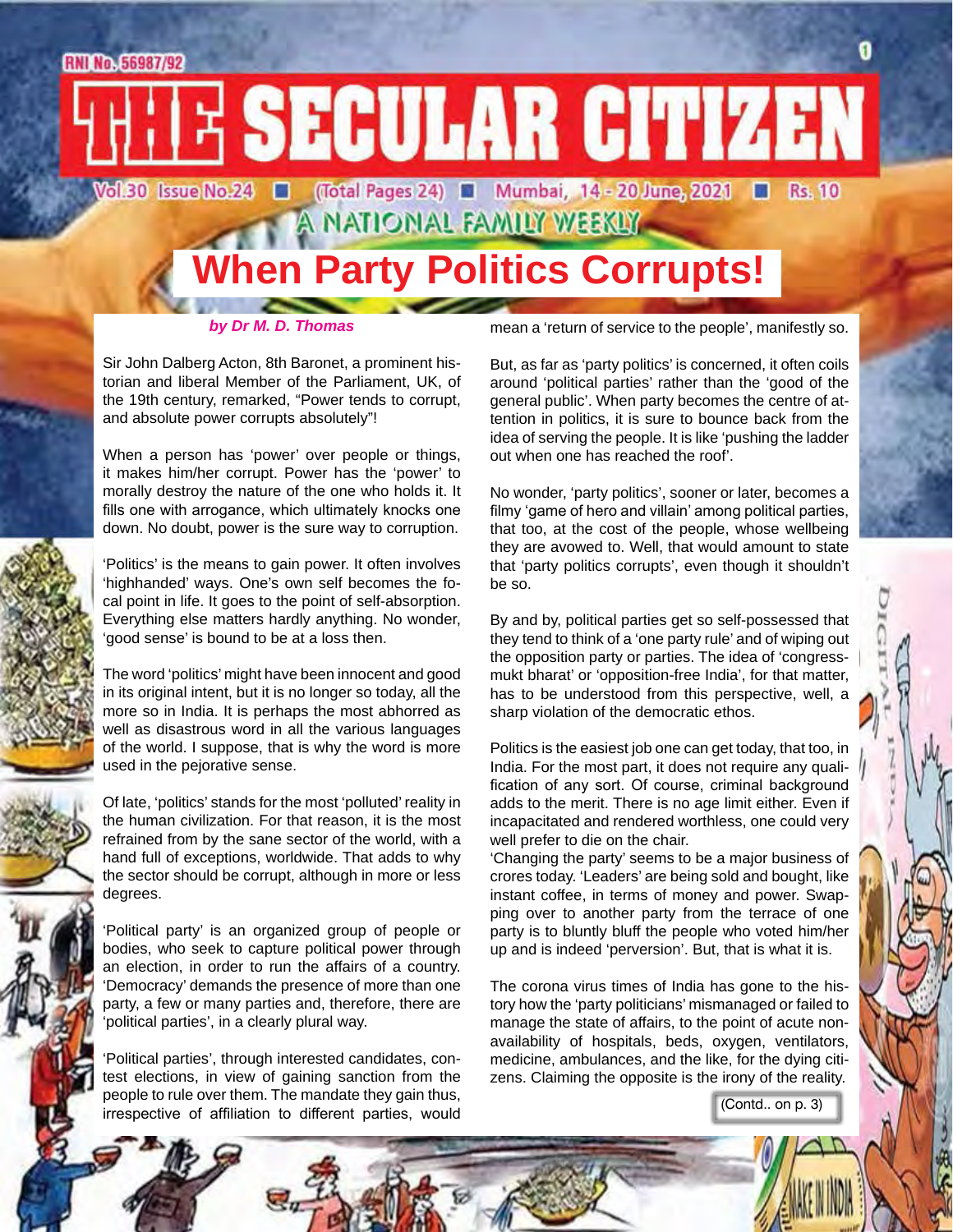#### **Baba Ramdev's agenda?**

The celebrated Yoga Guru has once again landed himself in a controversy and it is hard to believe that his video against allopathy which has gone viral was off the cuff. It gives a feeling that the exercise was carried out with a definite purpose in mind knowing well that it could boomerang. And indeed it has! In his video he has mocked and ridiculed the medical and scientific fraternity with his sarcastic comments. He went on to say that the doctors trying to cure the patients suffering from the corona virus could not save themselves with a pointed reference to the many casualties among the medical fraternity. These comments, at a time when the entire medical and paramedical force is relentlessly trying to do their best under the given circumstances, point out to something more sinister.

Not surprisingly, the Indian Medical Association [IMA] has taken umbrage at the insensitive comments from someone who is respected internationally. Such people need to weigh their words when dealing with such a delicate issue at a time when the whole country is going through a challenging period in its history. Being an educated community, the doctors have voiced displeasure in a dignified manner. They have demanded that he retracts his comments and also issue a written apology. They have also appealed to the PM who has been praising the medical fraternity ad nauseam. Now it is up to the PM to issue a statement and stand by the doctors or his laudatory messages will sound insincere. The Baba tried to wriggle out of the situation saying he was only reading a WhatsApp message which is untrue. He was indeed mocking the allopathic doctors holding them directly responsible for all the Covid deaths.

A reluctant and half-hearted apology showed that it was a planned affair. Within days, his trusted aide Balakrishna came out with some weird theory that there is a conspiracy to convert India to Christianity and malign yoga and ayurveda. This theory obviously has been floated to save the Baba from the very embarrassing situation that he has landed himself into. In trying to give a communal colour to the conspiracy theory, an attempt is being made to curry favour with the Hindutva hotheads. Not surprisingly, there is not a single word from the BJP or RSS leadership. BJP is running the government and glorifying

## **VIEWS on NEWS**

the medical community for their selfless service at the cost of their own lives. The Prime Minister has been in the forefront of the campaign lauding the yeoman services of the medical community whom he repeatedly refers to as frontline warriors. Why is the BJP leadership quiet? Just a letter from the health minister is not enough. Uttarakhand chapter of IMA has appealed to the CM that Ramdev should be booked under the Epidemic Disease Act. The Chairman of the Patanjali group in his tweet has tried to create communal disharmony which is seditious in nature. Some Hindi chats on WhatsApp have dragged the likes of Mother Teresa in its attacks on Christian community. The source of this is obvious and the very fact that the government is not uttering a word is confirmation of the fact that it is all part of a larger agenda. Silence by RSS and BJP is intriguing as it would have otherwise filed a case of sedition as they do in case of journalists. Ramdev's toolkit is genuine and not fake.

Imagine if the doctors were to abandon their work pan India demanding the arrest of the Guru for his indiscretions. Doctors are educated, non violent and peace loving people – true to their profession. The IMA has taken up this matter in a dignified manner with the authorities and it is up to the government to show on which side of the divide it is on. The Home Minister who is always proactive in such matters is practicing the art of silence ever since the Bengal election results are out. The PM, who has taken full control of the pandemic war room so to say, should show that he stands by the doctors. If he remains silent, people may be forced to believe that the conspiracy to convert India to Christianity is actually the other way round; to make India a Hindu Rashtra. Allopathy was just a ploy. \*\*\*\*\*

#### **Choksi's forced Sojourn**

The Modi government is facing a series of setbacks with the Indian judiciary putting it in the dock at every opportunity and there is nothing that the likes of Modi and Shah can do. Even in Bengal, Mamta Didi gave them a drubbing at the elections. The stock of the Modi government today is lowest in seven years. Some dramatic things could divert public attention. They thought Mehul Choksi could be it. Much as the Indian authorities may remain silent, it is more than apparent



that the Indian Intelligence Agencies had a role to play in the Honey trap that the fugitive may have been lured into for a Caribbean Sojourn. If at all India had a role, it looks like it was not a very smooth affair. The claims and counter claims make things murkier for the world at large. Be that as it may, things did not go as they were planned out to be. Things have become complicated and the Indian Jet [sent post haste] with some officials on board may have to return home empty handed after a week's Caribbean holiday.

Choksi disappeared' from India like many others leaving the Indian authorities sucking their thumbs. It looked like he had made his plans well in advance - Antigua as his new home. Within a few days he could set the process of citizenship in motion. It did not take long for his case to be favourably considered. The Indian government initiated the process for extradition of the fugitive which was contested by the accused with all sorts of excuses. The case is still sub-judice and from the way things were moving, India felt it could get stuck like the Mallya and Nirav Choksi cases. The government wanted some 'sensational' news to be dished out to the people of India getting restive with government's non-performance.

plication for citizenship. Something is<br>simply not adding up. The Indian government must have diplomatically kept the Dominican government in the loop and persuaded them that they should ensure a smooth passage to India through the deportation process. Perhaps they had forgotten to factor the judicial process. Add to this, the opposition leader of that country intervening in the court proceedings forcing the case to be adjourned indefinitely. The Indian government claims that Chocki's Antigua citizenship is 'flawed' as it did not fulfill the process of law and therefore the fugitive continues to be an Indian Citizen. One thing the government has not explained. If Choksi 'fled' the country, why on earth the Modi Government Issue an NOC to allow the Antigua government to consider his apsimply not adding up.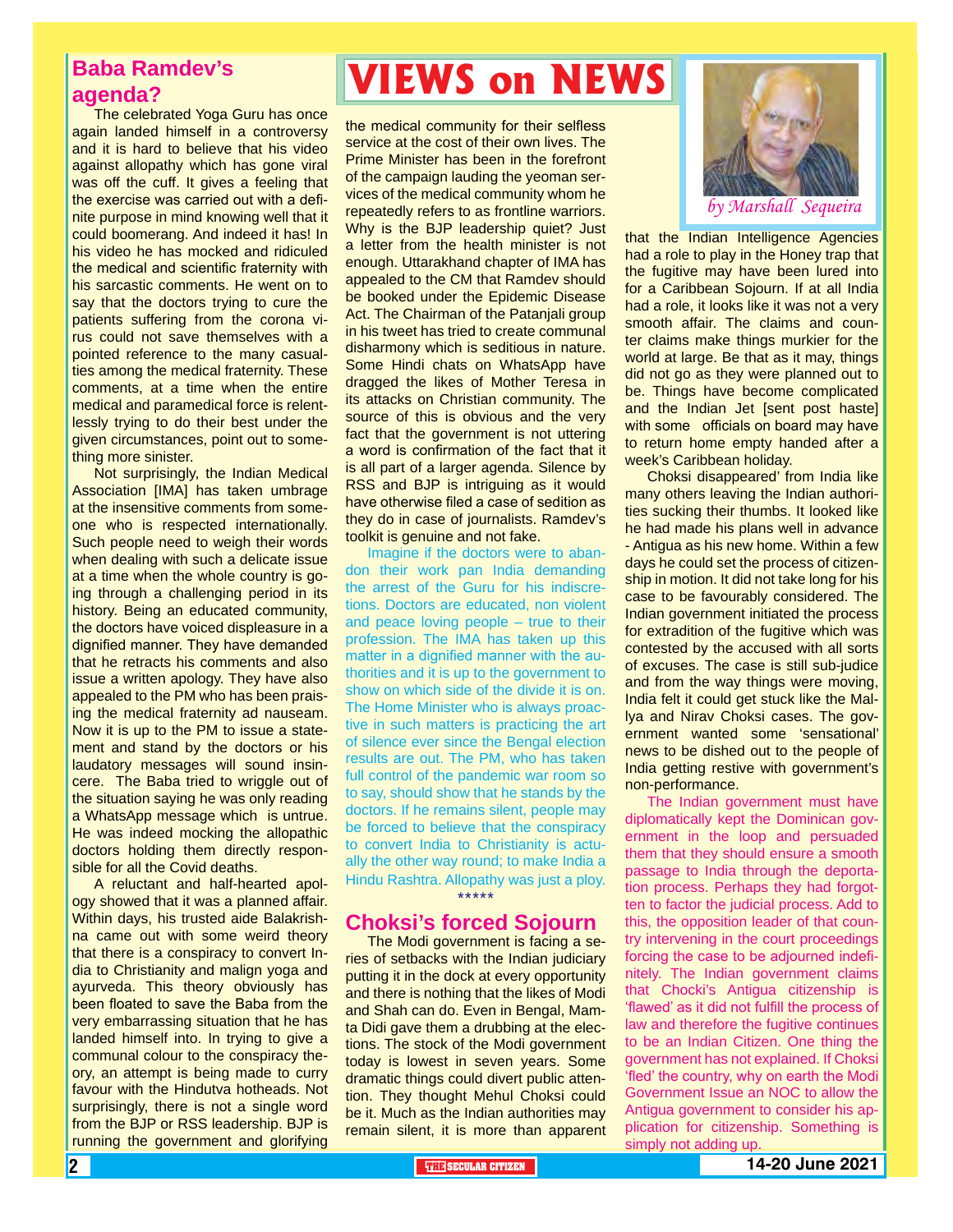| <b>THEF SECULAR CITIZEN</b>                                                                                                                                                                                           |                                                                                                      |                                                                                                                                                                                                     | <i><b>Advertisement. Tariff</b></i><br>Over all size 21.5 cms x 27cms ● Print area 18 cms x 25.5 cms                                                            |                          |                                   |  |
|-----------------------------------------------------------------------------------------------------------------------------------------------------------------------------------------------------------------------|------------------------------------------------------------------------------------------------------|-----------------------------------------------------------------------------------------------------------------------------------------------------------------------------------------------------|-----------------------------------------------------------------------------------------------------------------------------------------------------------------|--------------------------|-----------------------------------|--|
| A NATIONAL FAMILY WEEKLY                                                                                                                                                                                              |                                                                                                      |                                                                                                                                                                                                     | Full pg. back Colour (19 cms x 24 cms)<br>Center spread colour(39 cms x 23.5 cms                                                                                |                          | 18.000<br>18,000                  |  |
| <b>Vol.30 Issue No.24 June 14-20, 2021</b><br><b>Rs.10/-</b>                                                                                                                                                          |                                                                                                      | Full pg. inside Cover colour(18 cms x 24 cms)<br>Full pg. inner colour (18 cms x 24 cms)<br>Half pg. Colour (18 cms x 12 cms)<br>Full page B/W (18 cms x 24 cms)<br>Half page B/W (18 cms x 12 cms) |                                                                                                                                                                 | Rs.<br>Rs.               | 12,000                            |  |
| 99, Perin Nariman Street, Fort, Mumbai - 400 001.<br>Mobile: +91 9820485389 / 9820473103<br>E-mail: secular@sezariworld.com / seculardivo@gmail.com<br>Website: www.sezariworld.com<br><b>Editor: LAWRENCE COELHO</b> |                                                                                                      |                                                                                                                                                                                                     |                                                                                                                                                                 | Rs.<br>Rs.<br>Rs.<br>Rs. | 10,000<br>6,000<br>7,000<br>5,000 |  |
|                                                                                                                                                                                                                       |                                                                                                      |                                                                                                                                                                                                     | <b>Small Size Ads B/W</b>                                                                                                                                       |                          |                                   |  |
| <b>Subscriptions Rate:</b><br>One year (anywhere in India) Rs. 500<br>Two years (anywhere in India) Rs.1000                                                                                                           | <b>E-paper Edition</b><br>sent anywhere in the<br>world (by email)<br>One year<br>Rs. 600 or US \$15 |                                                                                                                                                                                                     | 12 x 12cms Rs. 2400 • 6 x 24cms Rs. 2400<br>18 x 6cms Rs. 1800 • 6 x 12cms Rs. 1200<br>6 x 6cms Rs. 700                                                         |                          |                                   |  |
| Five years (anywhere in India) Rs. 2000                                                                                                                                                                               |                                                                                                      |                                                                                                                                                                                                     | <b>Matrimonial Classifieds:</b><br>• Rs. 500 per insertion (for 35 words) (includes box no.)<br>• Rs. 3000 for 12 insertions. (1 year The Secular Citizen FREE) |                          |                                   |  |
| One year (outside India) Rs. 3500                                                                                                                                                                                     |                                                                                                      |                                                                                                                                                                                                     |                                                                                                                                                                 |                          |                                   |  |
| Digital copy of <mark>THE SECULAR CITIMAN</mark> now available through WhatsApp / Email for subscribers                                                                                                               |                                                                                                      |                                                                                                                                                                                                     |                                                                                                                                                                 |                          |                                   |  |

**worldover.** Send in your request to : **+91 - 9820485389 or secular@sezariworld.com** Our bank account details for Fund Transfer : Account Name: The Secular Citizen, Current Account No. 03552000006744,

Bank: HDFC Bank, Branch : CST - Mumbai VT, ISFC code: HDFC0000355

(Contd.. from p. 1)

A healthy debate among the political parties, in principle, is part of the game. But, the 'pull and push' among them, to the point of filling the public space with 'indecent and hostile remarks', end up as a major insult to the public as well as an out-and-out violation of the spirit of the Constitution.

In point of fact, the 'party in rule' has to be above party politics. They have climbed up the ladder of politics to be at the helm of affairs. They have to be 'common persons'. Stooping so low as to zero the opposition down, without any rhyme and reason, as party workers do, is to defy Constitutional protocols.

It is too appalling to note that the 'public space' of the country is too full of conversations that are 'issueless' and so filthy and worthless, so much so that sensible citizens feel ashamed of hearing them from their leaders. The 'dignity and decorum of public life' seem to have very badly eroded.

Besides, public persons, by and large, are engulfed by wrong priorities. Symbols of vain glories, like statues, temples, parliament house, bullet train, and the like, are the interests of the common persons. Basic necessities for the lives of the citizens, like food, clothing, shelter, health and education are ignored.

The entire attention of the ruling dispensation is capturing the support of the people, by hook and by crook, in view of perpetuating the chair of power. Planning and decisions are geared towards appeasing or befooling people. Kumbhs or rallies are cases in point. Biased policies and practices seem to run the show.

As power increases, the moral sense of the powerful diminishes, necessarily so. Highhanded ways become their privileges. As the ethical fibre gets weakened, 'polishing the image' of the party and of their party men becomes a fascination. The countrymen are left to their own fate, die or live, they may choose.

Party politics is intended to a blessing for democracy. In the interaction of diverse perceptions, views and opinions, a 'crossbreed and richer perspective' is supposed to evolve. The best of the country thus arrived at is oriented to enrich the country, in favour of the wellbeing of one and all. But, it is not easy to happen.

How could public persons leave the constitutional office, off and on, for party work and election campaign? How could they afford time, language, gestures and remarks that are in no way

becoming of ethics and protocols? Bengal elections, as a blatant case in point, would speak volumes, for all times.

Governance is oriented to the welfare of the citizens. When constitutional institutions, like ec, ed, cbi and it, along with tons of money flow against other party or parties, thinking of good governance, I think, is a mere fancy. Political parties need to see their faces in the 'mirror' and rise above the disrupted mindset.

'Do power, politics and party politics corrupt'? The above reflection tells the story. But, governance shouldn't be left like a derailed train. Party politics has to be redeemed. Ethos and

ethics of competence and confidence, along with simple, un-assuming, straight forward and transparent ways, have to take over. -----



*Thomas*

*The author is Director of Institute of Harmony and Peace Studies, New Delhi, and has been committed to cross-cultural perspectives, interfaith relations, social ethics, constitutional values, national integration and social harmony, for the past over 40 years. He contributes to the above cause through lectures, articles, video messages, conferences, social interactions, views at TV channels, and the like. He could be contacted at 'mdthomas53@gmail. com'.*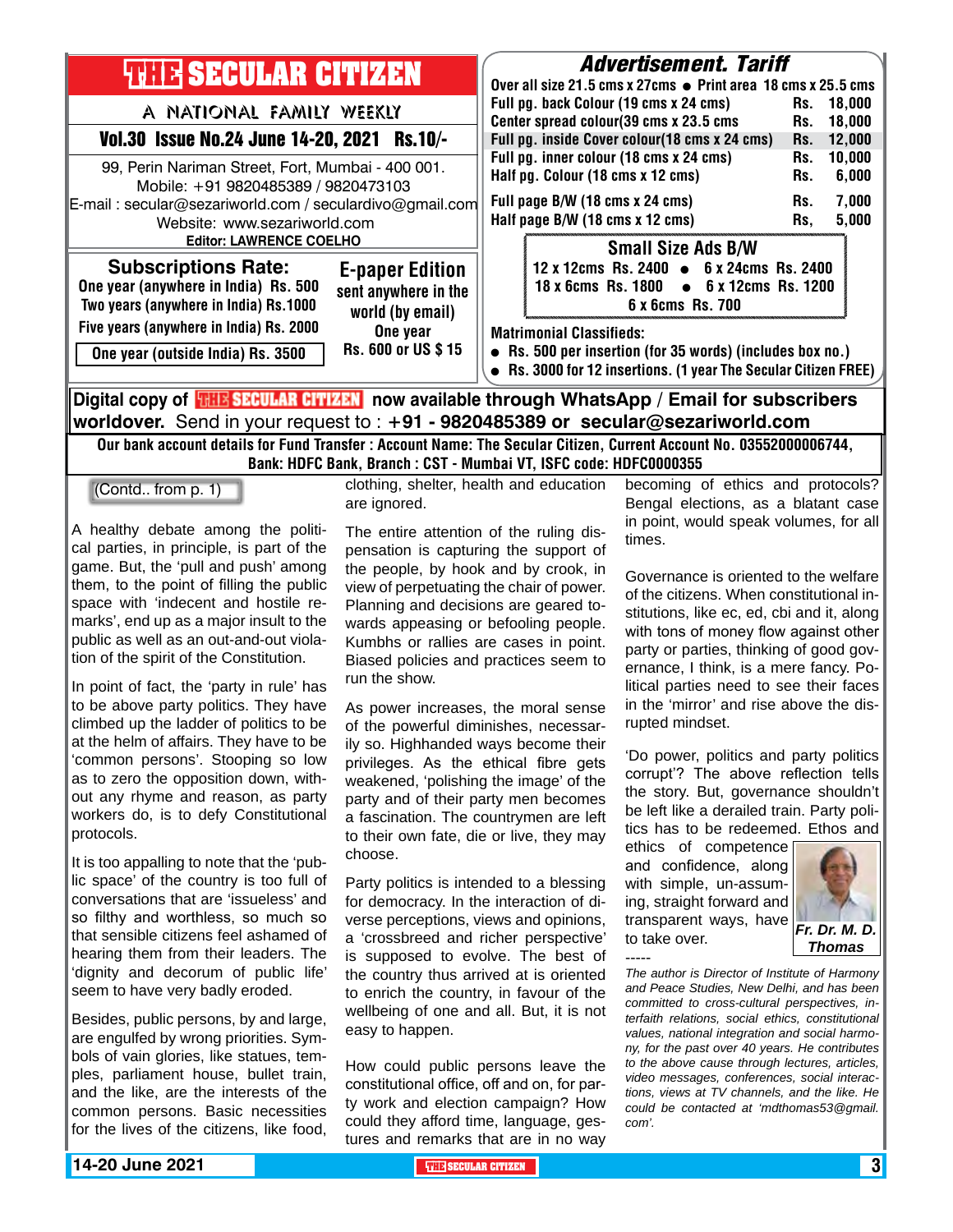## **Losing a Loved one - to COVID**

#### **Coronavirus strikes**

When the coronavirus struck certain parts of the country some time in early 2020, we thought it was still too far away to touch us here in Mumbai. Even the government did not give it a serious thought. **The first wave of COVID-19 claimed a number of lives but still that was far away from us**.

#### **Death at close quarters**

Then came the so-called second wave. Little did we think that this second wave would indeed turn out to be more threatening than the first. It is only recently that we felt COVID-19 has indeed struck, and how! A number of our close relations have succumbed to the virus. Spouses have been lost to COVID, a number of people known to us have become victims of this pandemic. Many of our near & dear ones have been lost to COVID. **There we are - we now see death at close quarters.** Until then, it was just somebody who had passed

away.

#### **Losing someone of your own**

Who can feel the pain of losing a spouse, of losing a mother, of losing a father, of losing a brother or a sister, of losing a daughter or a son? It is only when one loses somebody of his own that her or she understands what it

means to lose a loved one. As someone who has lost a spouse, I fully understand what it is to lose a spouse of 30, 40, 50 years of togetherness. The shock is terrible to bear. In a matter of a few weeks I have witnessed the death of a relative. I have witnessed the death of a good friend. I have witnessed the death of a couple of others closely known to me. What can I offer them, but condolences? Who can fill the void left behind? **What does it mean going back to an empty home where every nook & corner reminds you of your loved ones? Whom does one talk to - the blank, empty walls?** There are some who have a young daughter or son to look after, how is he or she going to manage? Some who have a little daughter or son, how does one cope up? Those who have growing children to look after, what happens to their upbringing? These are fears which one to grapple with.

#### **Words of comfort**

So, what happens in a situation like this? Yes, relatives, friends, acquaintances will offer their condolences, words of sympathy. Some will offer their support by way of food, etc. Friends & relatives would offer Masses for your loved ones, all with good intentions, of course. Covid has of course restricted visitors.

#### **Moving on in life**

There would be some who would tell you to 'move on in life', get over it! Oh yes, move on - what is it that we are talking about moving on? I was watching a video for bereaved families, and the commentator says, when someone you love dies, there



*D'Souza - Orlem, Malad West* is no such thing as moving on. Is it just another object? What does it mean to move on? This concept of moving on friends, is something that may not sound too comforting. As they say, easier said than done! Of course, that does not mean one grieves forever. **Death does not end love.**

#### **Taking control**

Another video I came across says, we need to understand, what has happened is totally out of your control. Maybe we have done our best but could we have done something more? At the end of the day, it is perhaps God who is in complete control. **He holds the steering wheel in His Hand.**

#### **Deciphering God's plan**

The most soothing words I hear is, surrender. Surrender to God's will, surrender to God's plan. Surrender, surrender, yes, do I have a choice, I ask myself. What is God's plan, I ask. When your plans have got derailed after the loss of a spouse, of a father

or a mother or a daughter or a son, what plans are we talking about? **Why in the first place, would God snatch away a Loved one? Why? Why? Why? Difficult to find answers to such questions.** Couldn't God have saved that loved one? The other day, I attended an ONLINE Memorial Mass and the one of the readings of the day was that of Lazarus being brought back to life by Jesus. Just as Martha said to Jesus, if you had been here my brother would not have died, I said to Jesus, if you were present in my life why didn't you prevent the death of my spouse? Jesus went to the grave of Lazarus on the 'fourth' day and he brought Lazarus back to life - rise! he says to Lazarus and Lazarus rises up from the grave. **With childlike innocence and confidence, I said to Jesus, wake up my spouse, tell her to rise and come back to me! And there was complete silence.** I said to Jesus, but not my Will, let your Will be done. Is it complete surrender then, perhaps what we need to do? Difficult, though it may seem!

#### **Uncertainty of Life**

So at the end of the day, what is in store for us? **Life is uncertain! Death will come like a thief in the night. One does not know when, how, where, why the call will come.** All your riches, all your wealth, all your money is worthless before death. Like God said, you fool, tonight you will be called to eternal life, then whose will all those riches be?

#### **God will make a way**

Well, God's ways are not our ways. It is said, **God will make a way, where there seems to be no way.** We cannot see a way in the situation we find ourselves in. Our heart is broken, our dreams are shattered, our life is torn into pieces, the road below our feet has crumbled, **And yet, we are told, we need to trust God. He will make a way where there seems to be no way! Well, do we have a choice? It has to be His way, or No way!**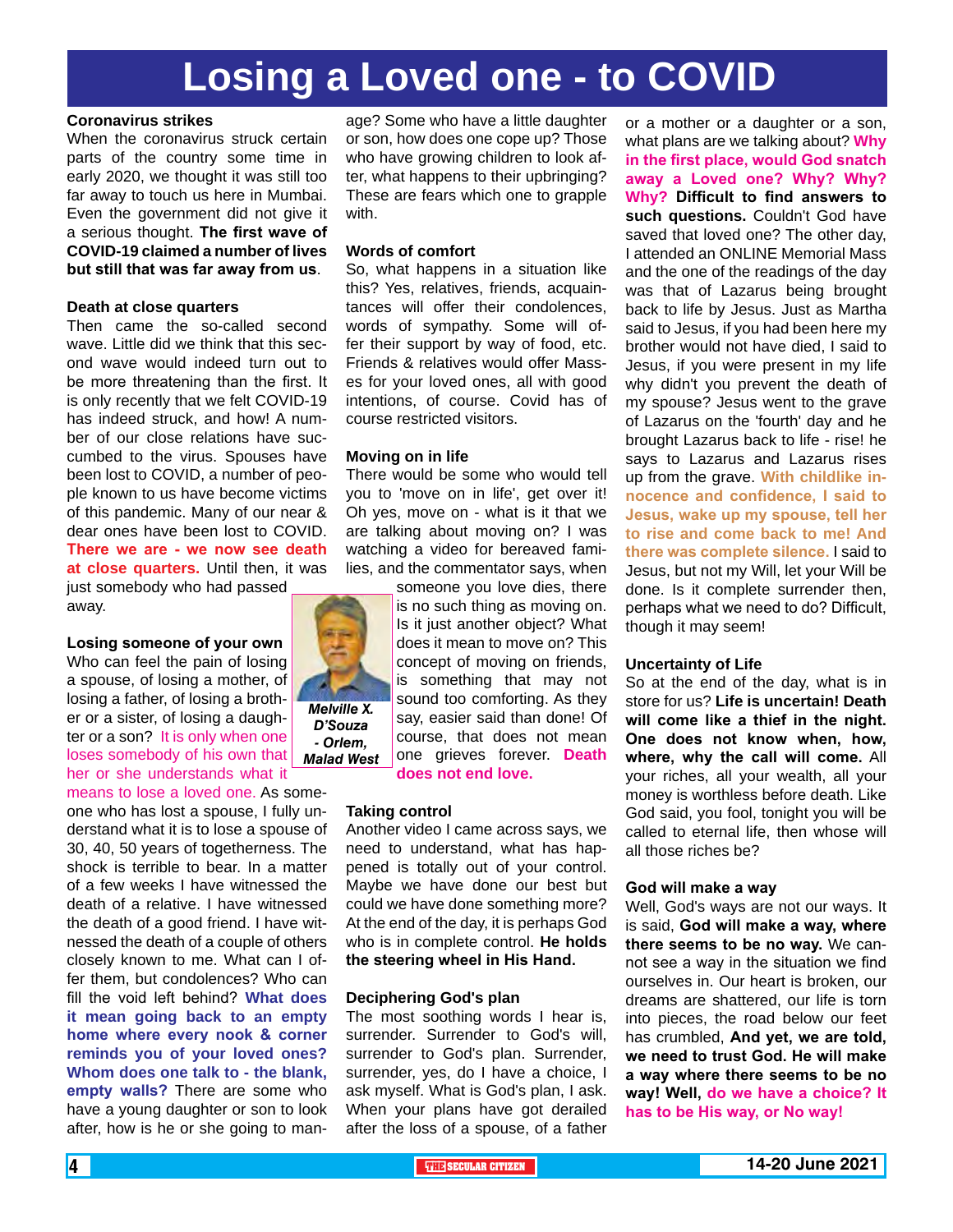

## **Confusion over Covishield, Covaxin**

The ever-changing recommended time interval between the first and the second dose of the Covishield vaccine has created a lot of confusion among people in India. The revised time interval, however, is not applicable to Covaxin. India is currently using only these two vaccines for its inoculation programme.

 The gap between the two doses of the Covishield vaccine has been increased for the fourth time in a row. This practice will discourage people from getting vaccinated. Many people are still unsure about getting vaccinated.

 The government of India needs to broadcast clear messages to people so that its vaccination programme remains unaffected. It should also pay attention to the irresponsible statements made by government representatives. Only senior doctors should be allowed to educate people about the virus.

> *—Jubel D'Cruz, Dombivili, Mumbai*

## **Unemployment in our country scary scenario**

 The newspapers (The Free Press Journal June 2) recently carried a very disturbing front page report on the job scenario in the country today. According to the Centre for Monitoring Indian Economy (CMIE), one crore have been rendered jobless in the country on account of the second

wave of the pandemic and around 97 percent of households' incomes have declined since the beginning of the pandemic last year. So, here we are, the job scenario is really scary. One cannot help going back to the time of the 2014 General elections when the nation's youth were promised 2 crore jobs a year. Down the line however, instead of creating jobs we have witnessed a decline and today we seem to be in the pits. Not only the youth are struggling to find jobs, those in well placed positions are struggling to retain their jobs. And the government is all at sea, not knowing how to tackle this situation. But of course, they have COVID-19 to blame. One begins to wonder, does it really bother the government or our politicians? It seems they are only interested in the number of votes they can garner, the number of seats they can muster, the number of states they can capture. What are jobs to them, to hell with the jobs, and what does the economy mean to them, to hell with the economy!

*— Melville X. D'Souza Orlem, Malad West.* 

## **Lessons for World Environment Day**

Every year on World Environment Day, June 5, we are called to protect and save our planet from environmental and ecological degradation, brought about by the unbridled and over- exploitation of nature and the natural resources by man. The rise in emission of greenhouse gases has resulted in global warming , climate changes, and rise in sea-water levels The destruction of forests has impaired the ecological balance and caused a loss of biodiversity. Even the air we breathe is polluted. In the encyclical 'Laudato Si', Pope Francis

reminds us repeatedly, that the earth is God's gift to humanity and therefore our responsibility is to protect our " common home" by working together as a family for a sustainable and integral development. The encyclical is based on St Francis of Assisi's 'Canticle of the sun' that praises God through the elements of creation, like 'Brother sun. 'sister moon' and our 'sister and mother earth'. The encyclical assumes greater importance in these times of the pandemic where man, humbled by the micro-organism 'corona virus', is made to realise that if he needs to survive on this planet, he cannot forget that he is part of the natural habitat , with an obligation to co—exist with the plant and animal life , and other species in the surrounding environment----a harmony that God intended at the time of creation.

> *—A. F. Nazareth, Alto Porvorim, Goa.*

## **Criteria for evaluation of Std XII students**

Now that the cancellation of Std 12 board examinations is a fait accompli, it will be necessary to formulate a criteria for evaluation of students in a fair and transparent manner. Undoubtedly this is going to be an onerous task and cannot be fool-proof But then board examinations too, are not an accurate barometer of intelligence.

While some boards have a robust internal assessment system, others do not. State boards, because of the large number of students and poor teacher--student ratio, have to rely heavily on final examinations. So the same yardstick cannot be used for all boards . The evaluation therefore must be on the basis of whatever data that is available. Students must not be made to suffer for lack of data. I suggest that while evaluating a student all available data should be considered ,while data not available should be ignored.

(Contd.. on p. 7)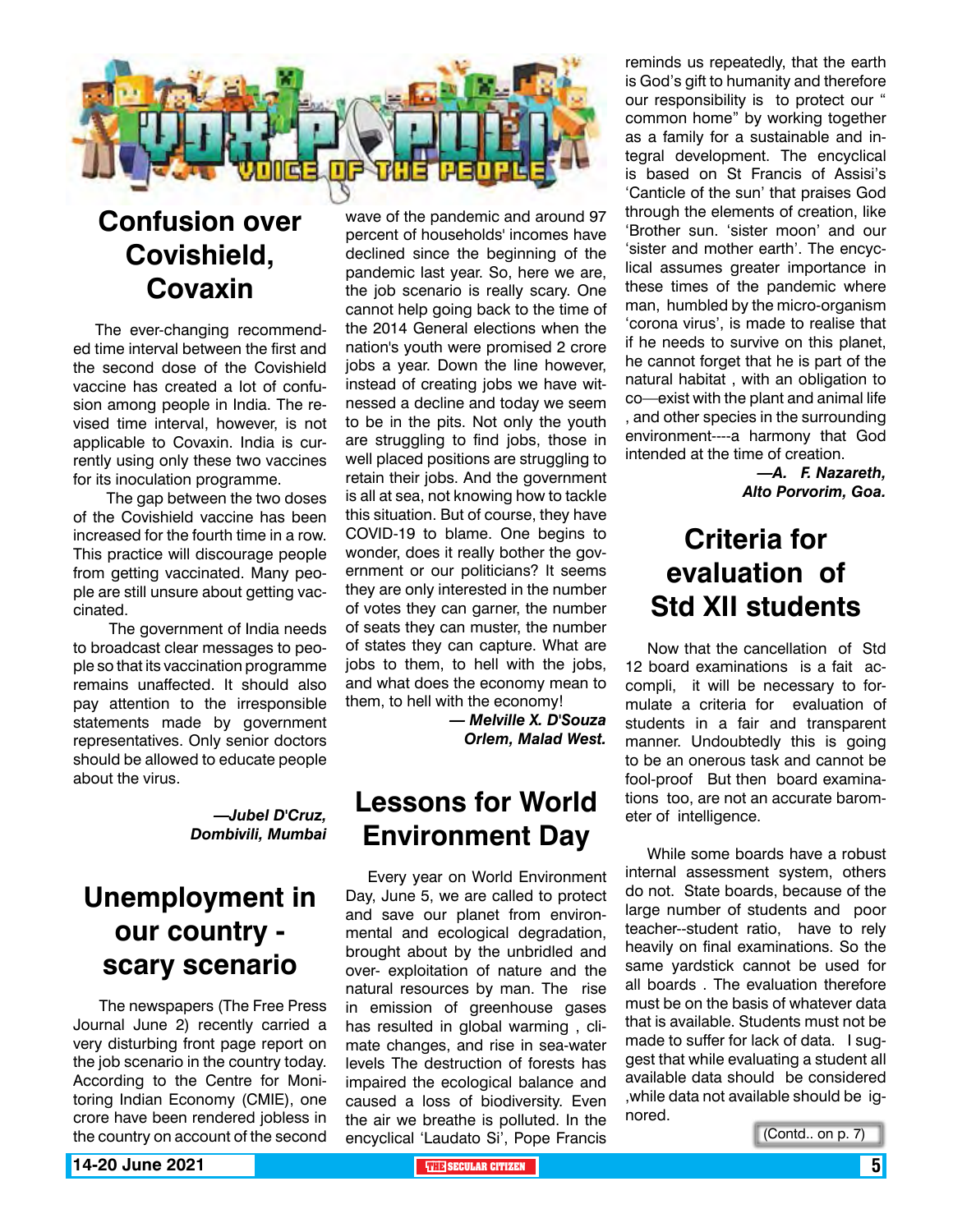## **The Central Vista**

**A** new parliament house project<br> **A** known as The Central Vista is<br>
in as one of his many signature moves known as The Central Vista is a pet project of Modi to usher it in as one of his many signature moves using the occasion of India's 75th anniversary of independence. The Unity Statue of Sardar Patel is done. It is 182 meters (597 ft) high and the total cost of the project was estimated to be about  $\overline{\xi}$  2,063 crores in 2019; by the time it was completed it was much more. The Bullet train is coming. The total cost of the project is pegged at Rs 1.08 lakh crores; by the time it is running it might be doubled! And now The Central Vista! The mega construction project proposed in 2019 will cost over Rs. 20,000 crores on completion by 2024. It will cover an area of 64,500 square meters. The Project aims to redevelop a 3.2 km stretch between Rashtrapati Bhawan and India Gate that was designed and built in the1930s by the British.

Does India's glory lie in a mere structure as grandiose as these? All of these monuments are exorbitantly costly and unnecessary. Certainly Chaiwala Modiji will be remembered long in history but as what? As Mohamud, Shah Jahan, Ashoka or a Hindu Rashtra Raja who *Fr. Michael G.* 

converted Ganga-mata into a flowing hearse of the Corona victims (Cfr. Poem by Parul Khakhar)? What is the teaching of *Bhagavad Gita* regarding *amaratva?*

#### **Totally Anachronistic!**

India today is one of the worst affected countries with GDP -7! Covid cases total is over 2.7 crore!! Covid has claimed over 3.5 lakhs lives and threatens to claim many more in the 3rd wave!!! It is certainly the wrong time when lakhs of citizens are dieing for want of vaccines, oxygen and hospitals, to pour much-needed money into a vanity project. It reminds one of Emperor Nero who was playing



fiddle when Rome was burning! There has been widespread condemnation against the Narendra Modi government's obsession to continue investing time and money in the expensive Central Vista Project. But who listens? With the absolute majority established in the Lok Sabha the PM cares a hang for the criticism.

The Central Vista will include a new

Parliament house, residences for the Prime Minister and the Vice-President and new multi-storeyed buildings that will become the offices of various ministries. In fact all these buildings do exist today and are serving the need. There is

no urgency to build new ones. *Vasai*

#### **A Hindutvawadi Agenda.**

The 'heritage' is not only that which belongs to the colonial or pre-colonial period. Our own achievements in the post-Independence period is very much the Indian heritage. We proudly call ourselves a 'decolonised' country. We with patriotic spirit aim at re-writing history on our own terms. In fact in the last 75 years we have created new heritage. Some buildings are architectural feats in the history of modern architecture like the National Museum and the Vigyan Bhawan. They deserve a place in our history. The fear is that the party which aims at wiping out Gandhi-Nehruvian influence on Indian history will demolish them in the name

of the renovation program!

*National Archives of India* is another delicate and precious treasure to be watched over. Seeing the ruthless communal aggressive activities against minorities in last 7 years of the BJP rule and more recently in Lakshadweep by Praful Patel, the students of Modern History have expressed fear that the RSS related historians can remove some of the most sensitive records of Mahatma Gandhi assassination case, original papers of Sardar Patel, manuscripts of major national movement leaders. God forbid, there is no second copy of many of these files. The Archives is a very authentic place of documents of the entire medieval and modern history of the country. The BJP supported historians or government officials can destroy the records deliberately just in the name of shifting things! Their MPs' like Rakesh Sinha and others of the RSS can distort/destroy the sensitive documents related to the role of Hindu Mahasabha and RSS in communal Riots during freedom struggle, very sensitive maps pertaining to Jammu and kashmir and all the bordering states.

The entire political career of Mr. Amit Shah presents him as a ruthless man without conscience. The recent events of the Police handling riots in Delhi and U.P. show the Home Minister's

(Contd.. on p. 7)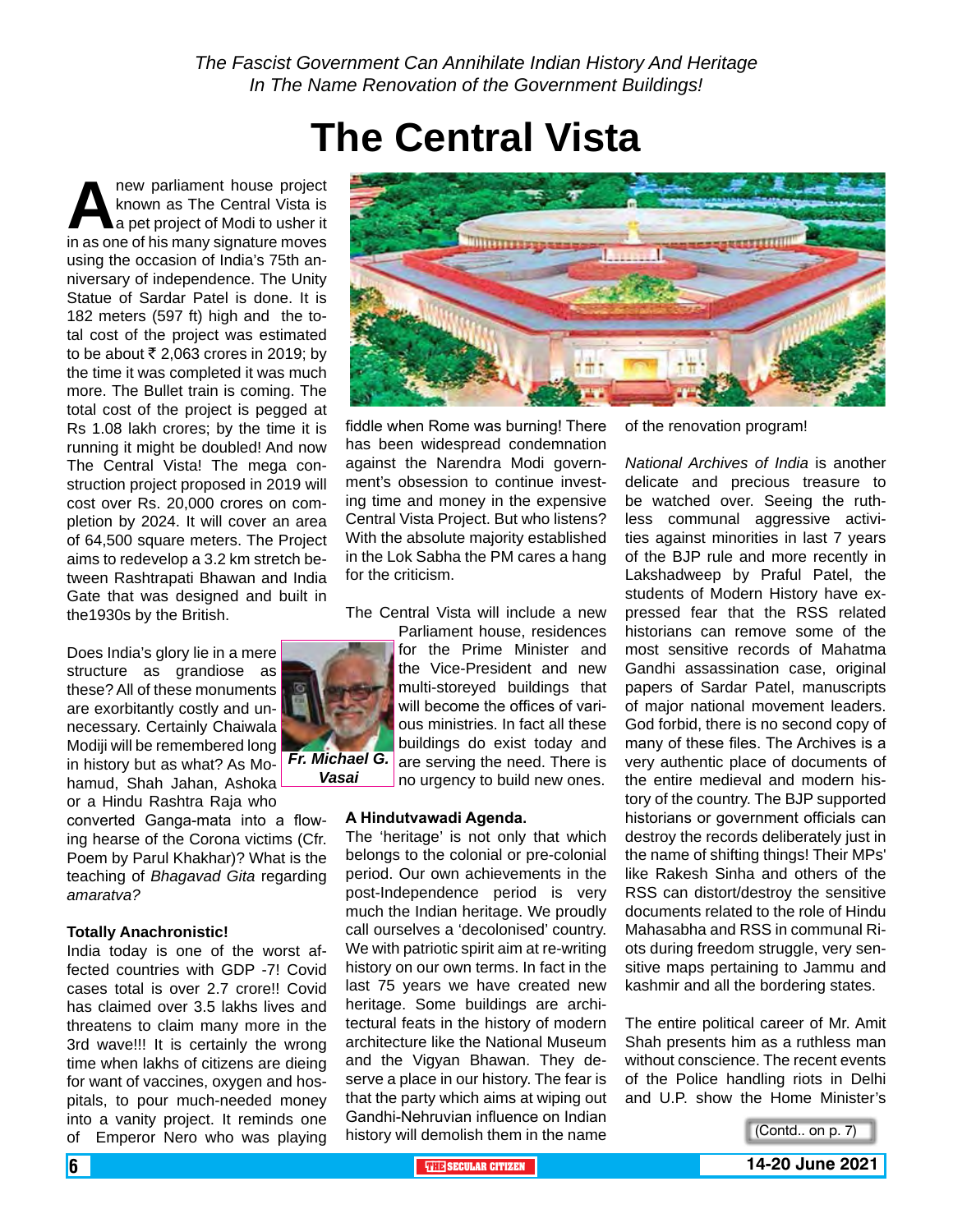#### $\begin{bmatrix}$  (Contd.. from p. 6)  $\end{bmatrix}$   $\begin{bmatrix}$  (Contd.. from p. 5)

scant concern for the Constitution, the rule of law or the democratic values. The Communalised staff of the Home Ministry under him can destroy real records in the name of construction of the Central Vista! The invaluable treasure is at their mercy and they can damage the entire archival history of India preserved till now in the present building of National Archives of India, New Delhi!

Only a truly Rashtrabhakta will sense the danger! The historians of the entire country should be united and raise their voice against the demolition work of buildings such as the National Museum, Indira Gandhi National Centre For Art etc. In fact the Supreme Court should take suo moto action to save records from any would be irresponsible or criminal handling of the records. If not the present fascist government can destroy the complete history of the real freedom fighters and replace shamelessly the documents of right wing communal parties and even the dubious ones of Indian left wing leaders! As they vow 'Gandhimukta bharat', They can remove the files related to the contribution of congress leaders like Gandhi, Nehru, Patel, Maulana Azad, socialists and anti communal revolutionaries like Bhagat singh and many others who sacrificed their lives. Once they have decided to create Hindu Rashtra will they have any scruples tampering with any of the historical evidence?

#### **Will The Court Save?**

Dr. Bhanu Kapil, Head of the Department of History, B. N. University, Udaipur, Rajasthan (bhanukapil@yahoo. com) has responsibly expressed these fears. We need to raise our voice .... and file a case for the protection of National Archieves and National Museum and other buildings of National importance with immediate effect. Will the court save the heritage? There are doubts. Last week translator Anya Malhotra and historian and documentary filmmaker Sohail Hashmi filed a petition in Delhi High Court seeking a stay on the construction of the Central

 Evaluation: i) The performance of a student at the Std X board exam must be considered . ii) Std XI internal assessment marks along with the final examination results must be considered. iii) Finally whatever data is available in Std XII must be taken into consideration.

Fair evaluation: As students will be evaluated by their own teachers, there is a real fear that they will be over--marked so as to bring good results for the school. To ensure that there is no unhealthy competition among schools to over--mark their own students, the Std XII results of the previous 3 years (average) of a school should serve as a benchmark for evaluation . Let us assume that in a school, ( St Peter's school for example ) an average of 5% of the students secured 90%+ in the previous 3 years; 20% of students scored between 80% and 89%; 40% students scored between 70% and 79%; 20% of the students scored between 60% and 69% . The remainder 15% scored 59% and less According to the suggested criteria, the evaluation for the current year must reflect the same pattern of marking for St Peter's school.

Now suppose 20% of students from another school , (say St Paul's school) scored 90%+ marks in Std XII in the previous years, then for the

current year 20% of the students from St Paul's school must be placed in the 90%+ category. And so on down the line.This will ensure that there is minimal divergence in the performance of individual schools and students in a school. It will also ensure a level playing field for students and schools.

Finalisation of results: Now that the broad parameters of marking students have been worked out, teachers will find it easier to go ahead with evaluation. First, the subject teachers must evaluate students on the basis of data available . The marks may then be fed into the computer. The computer will prepare consolidated mark sheets along with the percentage obtained by each student. As board examination marking is usually more lenient than school marking, it will be necessary to upgrade the results. In St Peter's school, for example only 3 students may have secured 90%+ marks after evaluation by the school teachers. However , according to the suggested criteria 5 students need to be placed in the 90%+ category. Hence the programmed school computer will upgrade 2 more students who have obtained less than 90% marks. The computer will upgraded marks of all 5 students with the 5th student getting 90% marks. The marks will be increased across subjects. The same procedure may be followed down the line to the last student

> *—Prof Robert Castellino, Malad*

Vista Project in the midst of a pandemic. The High Court dismissed the petition holding the project as of national importance! The court also called the petition "motivated" and imposed on the petitioners a cost of Rs. 1 lakh! Knowing the context, could the Court doubt 'the ill-intent and lack of bona fides of the petitioners in filing the present petition'? The petitioners could not establish their stand, but should the Court have not considered the issue in a larger perspective?

**GOD SAVE THE HERITAGE!**

**THIR SECULAR CITIZEN** 

News item, Articles, Stories, Opinion, interview, Poems, etc. can be sent by

WhatsApp: +91 9820485389

Email:

secular@sezariworld.com news@sezariworld.com seculardivo@gmail.com

by Post

**The Secular Citizen** 99, Perin Nariman Street, 1st Floor, Fort, Mumbai 400001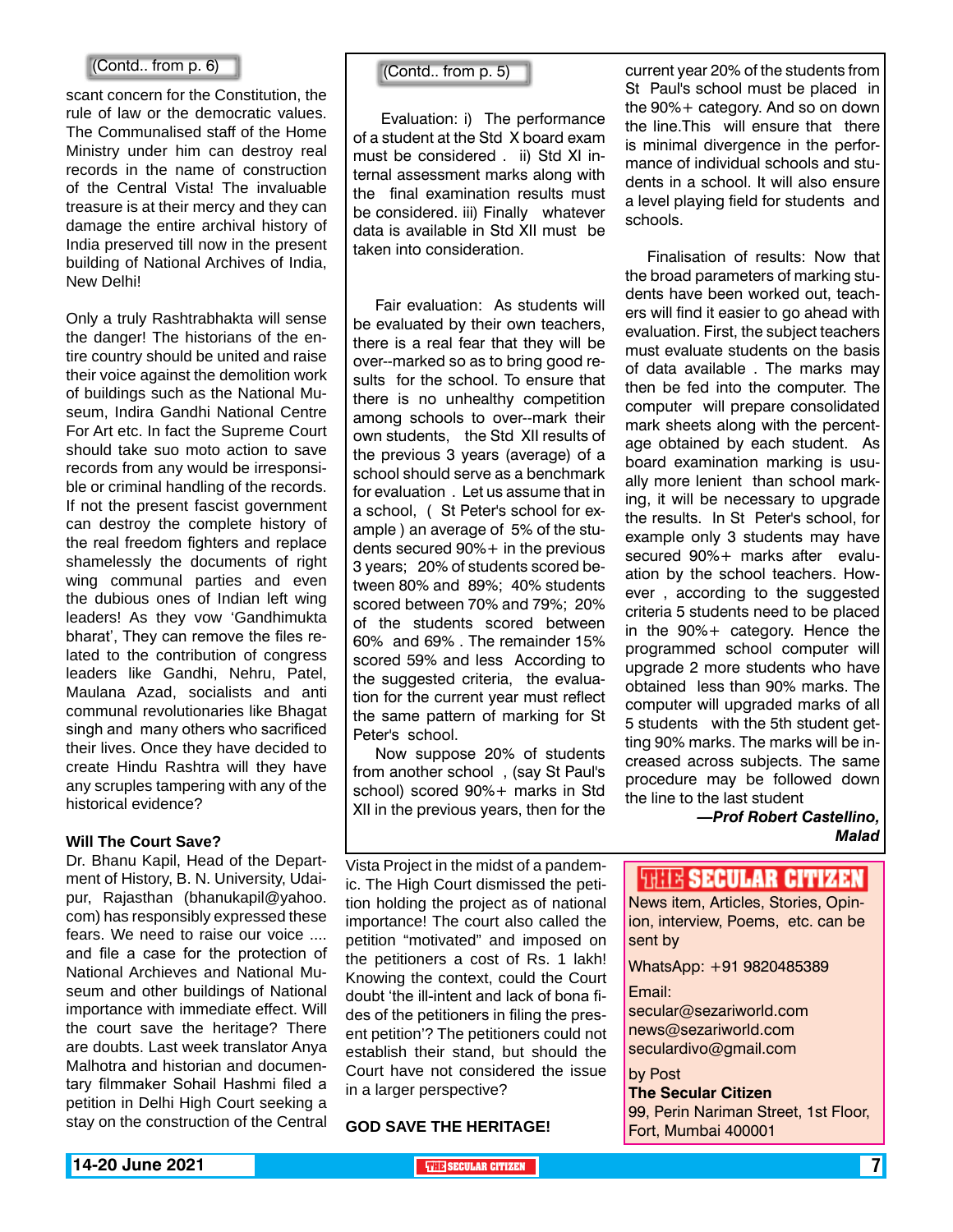# **FCRA Amendments, Stop's NGO's From Distributing Essential Aid**

#### *by Don Aguiar.*

**The Foreign Contribution Regulation Act (FCRA) was amended at the height of the first wave of the coronavirus pandemic last year.** tion Act (FCRA) was amended at the height of the first wave of the coronavirus pandemic last year.

This legislation brought in by the Indian government is preventing non-profit organisations from supplying oxygen concentrators to those who desperately need them, as one notices the helplessness of the NGO's.

Although the government is fully aware that civil society organisations are crucial for last-mile delivery of services and relief, especially when a pandemic is raging. Yet the restrictive new FCRA rules have left them starved of funds and unable to respond to those in need **as the FCRA amendments will impact reach and functioning as these** changes to the FCRA would deal a crushing blow to the voluntary sector and impact its ability to collaborate and conduct research. **The amendments restrained NGOs, empowered authorities.**

The changes effected through the Foreign Contribution (Regulation) Amendment Bill, 2020 would also severely impact collaborative research in critical fields in India as organisations receiving foreign funds will no longer be able to transfer them to smaller NGOs working at the grassroots level.

The FCRA Amendment Bill would initially impact the livelihoods of workers associated with these small NGOs and ultimately lead to the "killing" of the entire sector as caps on administrative expenses would make it impossible for even the bigger NGOs to perform.

As the Covid-19 crisis deepens, there are concerns that the smaller nonprofit organisations in rural parts of India will suffer the most without the support of funding from larger groups.

NGOs warn an increase in bureaucracy is adding to delays the country cannot afford at this critical time.

Some NGOs have approached the Delhi and Guwahati High Courts against these amendments as the key elements of these amendments were that they prohibited transfer of foreign contributions by stating that foreign funders can no longer continue the common practice of providing one large grant to an Indian charity with the expectation that it will re-grant the funds to smaller, local charities.

The amendments also provided that any organization seeking registration under FCRA (either prior permission or renewal) must provide identification information for key functionaries. It also lowered the limit on use of foreign contributions for administrative expenses from 50% earlier to 20%.

Another change was that the amendments made it mandatory for recipients of foreign funds to deposit them in a designated FCRA account maintained with the State Bank of India and required that all charities who intend to receive foreign funds will need to open a new FCRA account with a specified bank branch.

The amended law has given greater powers to the authorities to take actions related to non-compliance by empowering them to "freeze" the organisation's remaining foreign funds pending completion of an investigation or by suspending the organisation's registration for up to one year.

The changes mean NGOs operating in India can't distribute any foreign contributions to other groups, and all funding from abroad must be placed in a specific bank account in the capital, Delhi.

At the time of implementation, the Indian government said the new rules were intended to bring "greater transparency" and "stop the misuse of foreign funds by some people."

BUT the legislation has stopped the NGO's from distributing oxygen concentrators from foreign donors and supplying them to the government, because they still are unable to open a new bank account in Delhi, resulting in the amendment costing lives.

India is in the midst of a medical crisis as the death toll from coronavirus continues to climb. The official figures say more than 250,000 plus people have died from the virus but some experts believe the real figure is many times higher. Many hospitals are overwhelmed, and oxygen is in short supply.

#### **The FCRA rules include:**

- 1) NGOs and charities have to register under the FCRA before they can function
- 2) Any funding coming from abroad must be put into specific branches of the State Bank of India in Delhi, as notified by the government
- 3) NGOs can no longer distribute foreign contributions (money and supplies) to other charities, so subcontracting is forbidden

The amendment is causing unnecessary delays to Covid-19 relief aid, due to additional form-filling and complex rules around distributing funds and criminalises the acceptance of aid by NGOs even if they're working on Covid-19. The law makes it very difficult for them to be able to even accept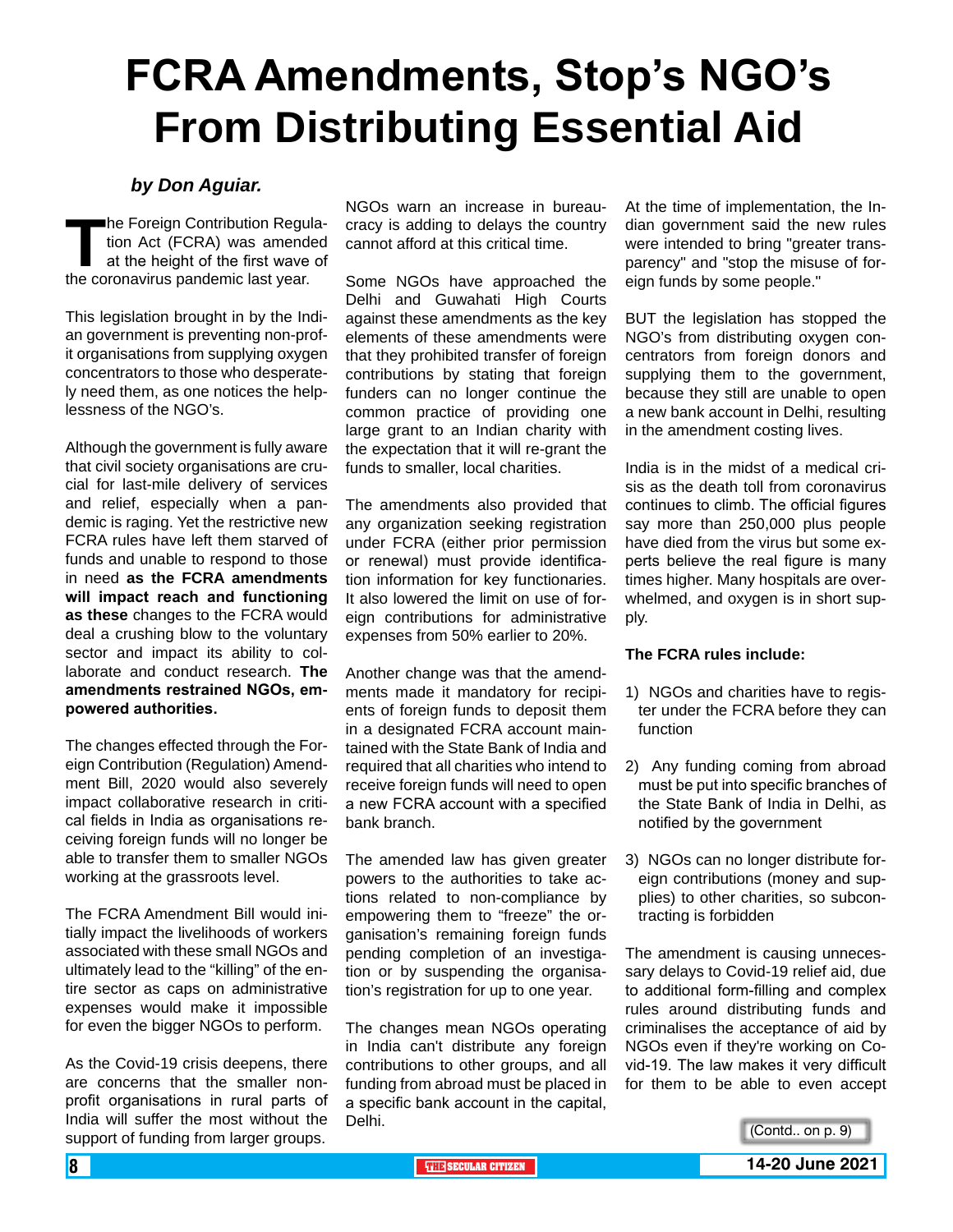foreign aid coming in without being in violation of the law.

Even as NGOs face severe fund shortages due to changes in FCRA effected by the Centre last year – which has adversely impacted their ability to reach out to the poor and marginalised in both rural and urban areas during the second wave of the coronavirus in India – the Centre has repeatedly thwarted attempts by Right to Information (RTI) activists to access details surrounding the reasons why the Act was amended as well as the Modi government has also been reluctant to release information as to why the amendment was needed.

While the legislation tried to silence those speaking out against the government if a member of an NGO took part in a protest, it often resulted in FCRA cancellation. But a leader of India's ruling party, the BJP, vehemently defends the legislation and says, "It has been debated by parliament, passed by parliament," "We expect other countries to respect our laws. We are a sovereign country."



Reports suggest the Modi government has been suspicious of foreign-funded activity. In the past he has accused mainstream charities of halting economic growth. (Contd.. from  $p. 8$ ) Reports suggest the Modi government amendment has a damaging effect on

> These actions are guided by what the government thinks is in the public interest, namely, the need for imposing a stricter and tougher regulatory regime that will make it more and more difficult for most NGOs to receive foreign funds. Cutting off funds to the NGOs and now asking those very NGOs to help fight the pandemic is quite audacious.

> The NITI Ayog is holding online meetings with around 1,000 NGOs to help fight the pandemic on the one hand while on the other hand severely impeding their ability to attract funds from abroad to deliver in areas where the governments reach is minimal if non-existent. It is also quite audacious for them to ask NGOs what they have done to fight the pandemic and mitigate the suffering of people like they did earlier while trying to cut the flow of funds to such organisations.

> **The fear that the Modi administration 'erected hurdles' for Covid-19** relief is now materialising as the FCRA

the ability of foreign funded NGOs to channel Covid-19 relief and aid from abroad. While international donors are raising millions, the Modi administration has erected hurdles for overseas organizations and guided money toward officially endorsed groups.

## Subscriptions for **RENEW SECULAR CITIZEN**<br>Renewal as well as New, can be

sent through Bank Fund Transfer to any one of the following banks:

Bank: HDFC Bank Branch : CST - Mumbai VT

Account Name: The Secular Citizen Current Account No. 03552000006744 ISFC code: HDFC0000355 or

Bank: Citizen Credit Co-op Bank Ltd., Branch : Colaba, Mumbai Account Name: The Secular Citizen CurentAccountNo. 2090031000000489 ISFC code: CCBL0209003

Please inform us through email: secular@sezariworld.com or through phone: 9820485389 after transferring the same.

# **For all your Printing needs under one roof**

**Books, Folders, Magazines, Office stationary, Leaflets, Handouts, Reports, Cards, Presentations, Religious readings, Designing, Ad designs, Packaging boxes, Cartoons, Exhibition displays, Product Marketing promotional innovations.**

> *Contact:* **The Secular Citizen Tel.: 9820485389**

**14-20 June 2021 THE THE THE THE SECULAR CITIZEN 14-20 JUNE 2021 9**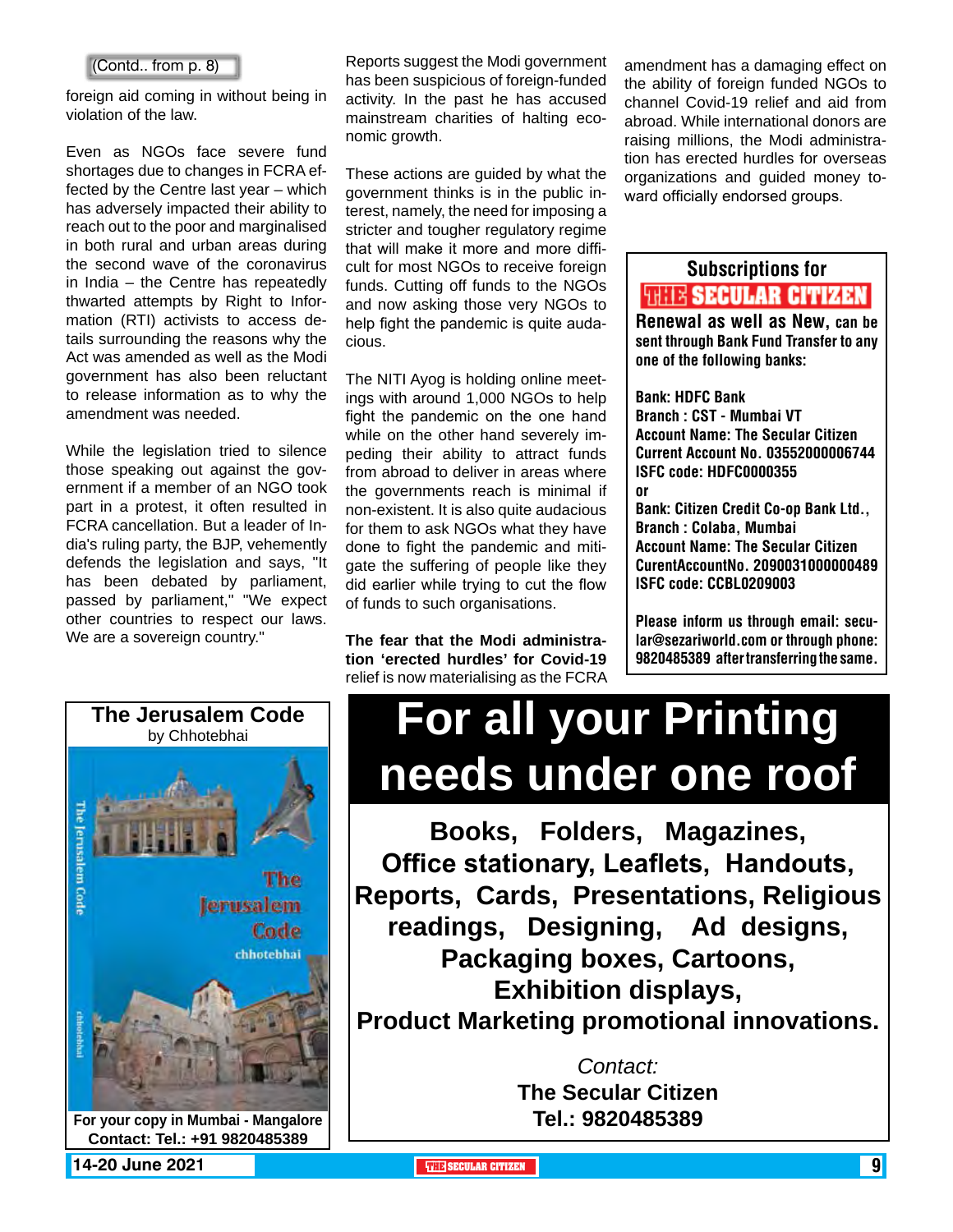

**Father Trevor D'Souza is a sim-<br>ple Franciscan friar of Saint<br>Anthony's Friary, Koramangala,<br>Bangalore whose expertise in the field** ple Franciscan friar of Saint Anthony's Friary, Koramangala, Bangalore whose expertise in the field of religious economics is legendary in religious circles in India. A qualified Chartered Accountant, he has been skilfully conducting innumerable seminars on finance matters for priests

and religious across the country, demonstrating how accounting which has become the hub of their ministry in relation to investment planning, budgeting, auditing, depreciation, taxes, TDS and a plethora of allied matters, is not "Judas' work" as such but an inevitable part of the mission of Christ.

#### *Thrice as merciful!*

It was on 27 April 2020 that the Holy Father, Pope Francis, appointed Father Trevor as a MISSIONARY OF MERCY for a period of three years—a faculty which empowers him to forgive certain sins hitherto reserved to the Pope. A year down the line the goodly friar, putting his CA precision to further religious use, has come up with *three mercy initiatives* for the benefit of those *infected* with COVID-19, for others *victimized* by it, and for the comfort and consolation of those *bereaved* as a result.

Friar Trevor, brother of renowned educationist and writer Dr Jeanette Pinto of Mumbai, has opened what is termed THE BOOK OF LIFE in which to record the names of those in need of special prayer on account of the virus, over 1800 individuals already sending in names. Next, he has started a

daily BLESSING PRAYER SERVICE FOR PROTECTION & HEALING, of which at the time of writing this article, 58 sessions held to date [55 with the blessing of salt, water & oil) have benefitted innumerable people. Thirdly, he has initiated a special MEMORIAL MASS, some 17 of which have so far covered the souls of no less than

417 individuals who, having died during Covid times, have been buried without the benefit of a Funeral Mass.

**The immense consolation Father Trevor's three-pronged strategy is bringing people across Louis D'Souza the country and the globe** 

**is commendable as is evident from the views and sentiments expressed by participants at the end of every Memorial Mass, tearful thanks flowing from the heart!**

#### *Strong foundation*

Basing the celebration of the entire ZOOM Mass on the twin **Faith-Resurrection** precept, Trevor D'Souza OFM—ordained priest in March 1993—empathizes with those who've lost their loved ones and have, in addition, faced the ignominy of not even having so much as a last glance at their face, with protocol restricting the numbers of mourners permitted worsening the trauma, the burial itself characterized by unseemly haste.

Dwelling on **1 Thessalonians 4:13-18**  & **John 11:20-27,** this 'Angel of Mercy' gently leads participants in perceiving

that their grief ought not to be like that of those who have no hope. Catholicism teaches that the Resurrection is everything for the believer, Saint Paul clarifying that "if Christ is not risen our preaching is in vain and your faith is in vain" (1 Cor 15:14). Further, with Jesus himself asserting, "Whoever believes in me will never die" (Jn 11:26a), we sure have the hope of living our lives with the promise of Salvation constantly before us! **"Do we as baptized Christians really believe this?"** he asks. Indeed, *'do we believe'* has been the battle-cry of this genial friar at each Memorial Mass, in repetition of Jesus' question to Martha when she said matter-of-factly to him: "Lord, if you had been here my brother would not have died" (Jn 11:21)! The rest is Gospel history!

#### *Grief gratified . . . .*

Father Trevor [Mob: 9481326855], a worthy son of the Poverello of Assisi, doesn't stop here but proceeds to link the expression of a Christian's faith at the recitation of the Creed at Sunday Mass. He does this by backing his reflections on the faith-resurrection perspective with an in-depth understanding that came from a gut-conviction when, standing by his father's coffin in July 1990 in Belgaum, he found himself questioning the purely intellectual treatise he had submitted as his assignment on the 'Resurrection of Jesus' during his priestly training and for which he is said to have earned exceptionally good marks. With death suddenly a stark reality, he saw vividly and conclusively the link between the spectre of death and Jesus' assurance of eternal life.

#### *Consoling closure*

Dwelling on the deep significance of the affirmation *"I believe in the resurrection of the body and the life everlasting",* Trevor, a product of Jesuit academic education and Franciscan religious formation, lucidly enables believers to bring about a sense of closure to their grief by reorienting their sorrow to absorb the very hope of seeing each other with and in Jesus standing out as a beacon of light amidst the turmoil of darkness in evidence all around us on account of the fluctuating COVID-19 situation.



**by Ladislaus** 

#### 10 **THE SECULAR CITIZEN 14-20 June 2021**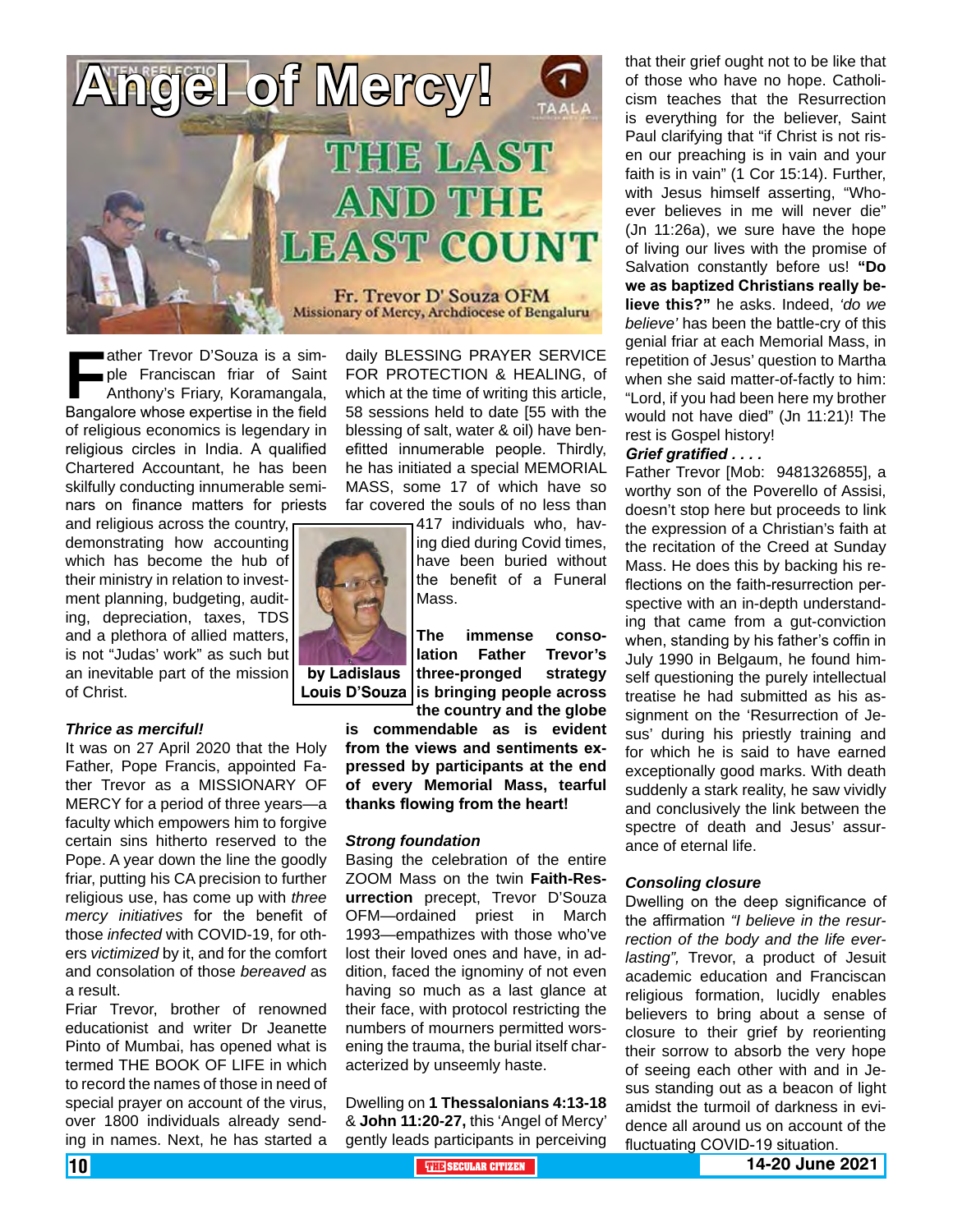## **Goa: Rome of the Orient "Roma do Oriente"**

#### *by Philomena Lawrence and Gilbert Lawrence*

*Extracts from the book Insights into Colonial Goa Published by Kindle and Amazon as e-book and paperback*

Most non-Goans may find the title of this article strange. Yet Goa, a 3,700 sq. km area on the west coast of India was designated and functioned as Rome of the Orient or Rome of the East from the 16th to the 20th century. To understand this transfer of pontifical power,it is essential to know the history of Rome, the Eternal City in Italy.

#### **Historical Background**

Roman mythology places the city's origin to 753 BCE. Since then, its influence grew and culminated when it rose to the status of capital of the Roman Empire. However, by the third century CE, the empire and its capital city were under assault from external and internal forces, which cause the power shift from Rome to Byzantium (present-day Turkey) and the resulting installation of a new capital at Constantinople (present-day Istanbul). The Byzantine Empire (330-1453 CE) was also known as the Eastern Roman Empire. Even though Rome had lost its political and military prominence, the city maintained its position as the religious capital of the Latin Church. The Eastern Roman Empire flourished as a powerful cultural, military, economic and religious force, while its capital, Constantinople, prospered as the center of the Greek Orthodox Church. In the early 15th century, the eastern half of the Roman Empire and its capital were also under increasing internal and external pressures. In 1453, the Ottoman Turks captured Byzantium's capital thereby terminating the Eastern Roman Empire. This event presented Rome with an opportunity to reinstate itself as the major leader of Christendom.

The fall of Byzantium to the Turks also had an impact on the Silk Road --the major East- West trade route,which began in China and ended at various southern Mediterranean ports such as

Antioch, Alexandria and various ports in Lebanon. These ports served the ships that transported the merchandise onwards to ports in Italy --Venice, Genoa, Florence, Rome, and Naples -- as well as Marseilles in France. Trading along the Silk Road trade, especially in spices, was dominated by Turkey and Venice, earning for the latter the titles of Queen of the Adriatic, Spice King of Europe and Richest City-State in the world. It was common knowledge that the price markup for spices, from their production site in Asia to the consumer in Europe, was as high as several thousand percent.

Since Portugal and Spain were located at the western end of the spice route, those two countries bore the brunt of the high cost of transporting the spices. But that did not diminish those European countries' interest in participating in the spice trade. Instead, they hoped to tap into the lucrative market by entering Asia and dealing directly with the spice growers, thereby eliminating the middlemen such as traders, ship owners, caravans, wars, pirates, and brigands. The mid-15th century, during which new rulers controlled the trade route, presented Portugal and Spain with such a fortunate opportunity.

#### **Goa in the Spotlight**

During the ensuing Age of Exploration, countries vied with each other to be the first to sail the high seas and reach "the other side" of the earth. Christopher Columbus,who was sponsored by Spain, crossed the Atlantic in 1493 hoping to reach Asia but was stymied by the Americas and the Pacific Ocean. Portugal sponsored Vasco da Gama's voyage around the African continent and across the Indian Ocean. The intrepid explorer successfully landed in India on May 20, 1498. To prevent these sea-powers from claiming each-other's territories and

going to war over territorial rights, the pope arranged for the two countries to sign the Treaty of Tordesillas on June 7, 1494. This document defined the regions of the so-called "unknown" world that each nation could claim as its own possession / colony. With the pope's approval, control over the previously unknown world was peacefully divided between Portugal and Spain.

In 1510, Portugal established a toehold on Indian soil when it established its dominion over Goa, making it the first European colony in Asia. Goa not only became Portugal's colonial capital, it served as Portugal's military, cultural, economic and religious capital for its several Afro-Asian outposts scattered along both side of the Indian Ocean – the east coast of Africa, Mid-East, Asian subcontinent, south-east Asia in the Malacca straits, China, and Japan, extending all the way to the Spice Islands.

During the Age of the Absolute Monarch, papal authority was on the decline after Henry VIII (1491-1547; r 1509-1547) formed his own Christian Church in England. In other European countries, the kings encouraged the Reformation by confiscating church properties and persecuting the clergy. To prevent the same disastrous events from occurring in Portugal and Spain, the pope entered into a Padroado and Patranto (patronage) system, respectively, with these countries. The arrangement permitted the monarchs to control the religious appointments, enforce papal edicts and maintain accounts of church revenues in their respective country and colonies.

Travelling by sail boats from Europe to Asia was dangerous as well as a slow process, which took between six months to a year. Portugal could hardly expect to provide direct and timely governance of its Asian colonies. To resolve this important issue, Portugal appointed the archbishop in Goa, who became the ecclesiastical over-

(Contd.. on p. 12)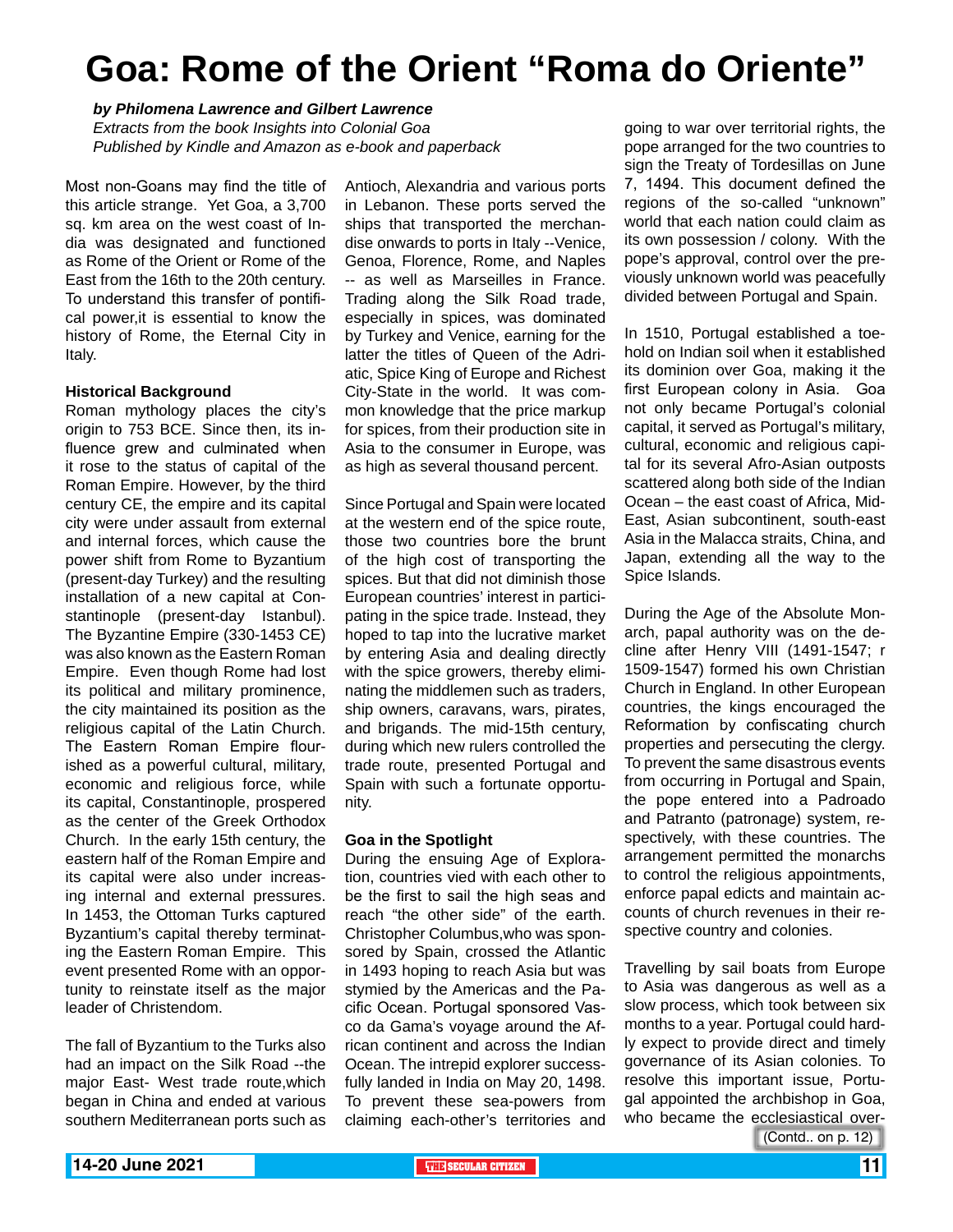#### (Contd.. from p. 11)

seer of the entire colonial region. The archbishop's prestigious and powerful role resulted in Goa being heralded as Roma do Oriente, Rome of the East and Goa Dorado(Golden Goa). The city served as a shining symbol for the growing Portuguese maritime empire. In addition to its religious prominence, Goa had financial responsibilities. It levied excise duties on every exported and imported item that passed through its port thereby saving the land-owning locals from taxation. Goa's thriving economy fostered and paid for the construction of administrative, religious, academic buildings as well as port facilities.

#### **Building Boom**

Old Goa, the capital, became the focal point of majestic cathedrals and basilicas. The members of nearly all the major religious orders were housed in that city's numerous monasteries, abbeys, convents, and seminaries. The Italian congregation of Theatines built a mini-St. Peter's Basilica which they named the Church of St. Cajetan; the Society of Jesus (the Jesuits)erected the Basilica of Bom Jesus to honor St. Francis Xavier, a Jesuit who came to Goa in 1542 and established the order in Asia. To honor the Apostle of the East and Patron Saint of Missionaries, the basilica holds the mortal remains of the saint in a silver casket, which was a gift from the last Florentine Medici – Cosimo III – the Grand Duke of Tuscany. The mausoleum's exquisite silver urn crafted by local artists, who have traditionally excelled in metal work The mausoleum itself was designed by Giovanni Foggini, a Florentine sculptor; but the ornate decorations are the contributions of Goan and Indian artisans. The religious structures were typically baroque in style with high ceilings, rococo altars, gilt-covered pulpits, and other embellishments. Some religious and secular buildings, on the other hand, were designed in the Manueline-style of architecture, named in honor of the king. It is interesting to note that in the 1500s, Goa's public building boom was paid for by the imposition of an excise duty

on all the goods that transited via Goa's port.

Most Goan structures built in the early 1500s and 1600s have suffered the destructive effects of time. However, some are still standing and are recognized as UNESCO World Heritage sites. For example, the Cathedral Se, as well as churches and convents built in the 16th and 17th centuries across Goa represent an assortment of architectural styles -- Manueline, late Gothic, Mannerist, Tuscan, Baroque, and Corinthian. The unique mix of western architectural styles serves as major tourist attractions and case studies for Indian students studying Western architectural patterns. The beautiful façades and interior decorations of these religious sites are testaments to the artistry and faith of Indian craftsmen. While iron-rich laterite stone, abundant in Goa, is used in the construction of places of worship and family homes, soft basalt stone is used to carve religious figures.

When the architects were planning the future city, they were keenly aware of the tropical island's pervading summer heat and intrinsic charm. The buildings – public as well as private, religious, civic and commercial -- were designed to satisfy the Europeans' appetite for novelty and flamboyance, as a way to make the colonists feel they were still living in Portugal. The plans did not include the building of a palace for a king, but some of the features of the proposed structures reflected a new grandeur identified as Manueline and named for Manuel I, the king of Portugal. The typical characteristics of Manueline architecture: they were monumental in scale and profusely ornamental. The capital was relocated to Panjim in 1843 because Old Goa was mosquito-infested and the aboveground open sewer system overflowed during the monsoon season.

**Making Goa into** *'Roma do Oriente'* The immediate task the missionaries who arrived in India faced was to familiarize themselves with the religion, philosophy, customs, traditions, and habits of the Goan people. Those daunting challenges required the friars and nuns to become linguists and serve as translators and diplomats as they promoted a confluence of cultures and races. The fusing of these traits and ways of live gave Goa a unique identity. However, that uniqueness was refreshing to some but disturbing to others, especially to the purists and newly-arrived priests.

By the mid-sixteenth century, Goa reached its economic peak which was deemed the second phase of Golden Goa *(Bangarachem Goem).* The construction of cathedrals, churches, and chapels was in high gear. Goa truly became the "Rome of the East." The clergy spread their message of salvation mainly to the converted; religious services were conducted in Latin, a strange and foreign language to the local people.

Although all the new arrivals can rightfully be considered pioneers, a few were outstanding visionaries who had fire-in-the-belly for change and progress. It is worth noting that in the 16th century, except for Sanskrit, other Indian languages and their dialects were merely oral and did not follow grammatical rules or have a written script. It was up to the missionaries to learn the vernacular, develop a script and grammar for the oral languages. These developments were a prelude to formal communication and facilitated the translation of the Bible and other books on Christian doctrine. As the acknowledged "Rome of the Orient," Goa had to provide leadership not only for Goa and India but the entire orient.

Perhaps the most well-known of the foreign missionaries were the Jesuits, who founded St. Paul College in Old Goa and introduced the printer to India in 1556, a century after it was invented in Germany. That same year, the first book- *Conclusiones Philosophicas* -- was published in Goa. A year later and five years after Francis Xavier had expired, his text entitled, *Catecismo da Doutrina Christa* was posthumously printed. In a short pe-

(Contd.. on p. 13)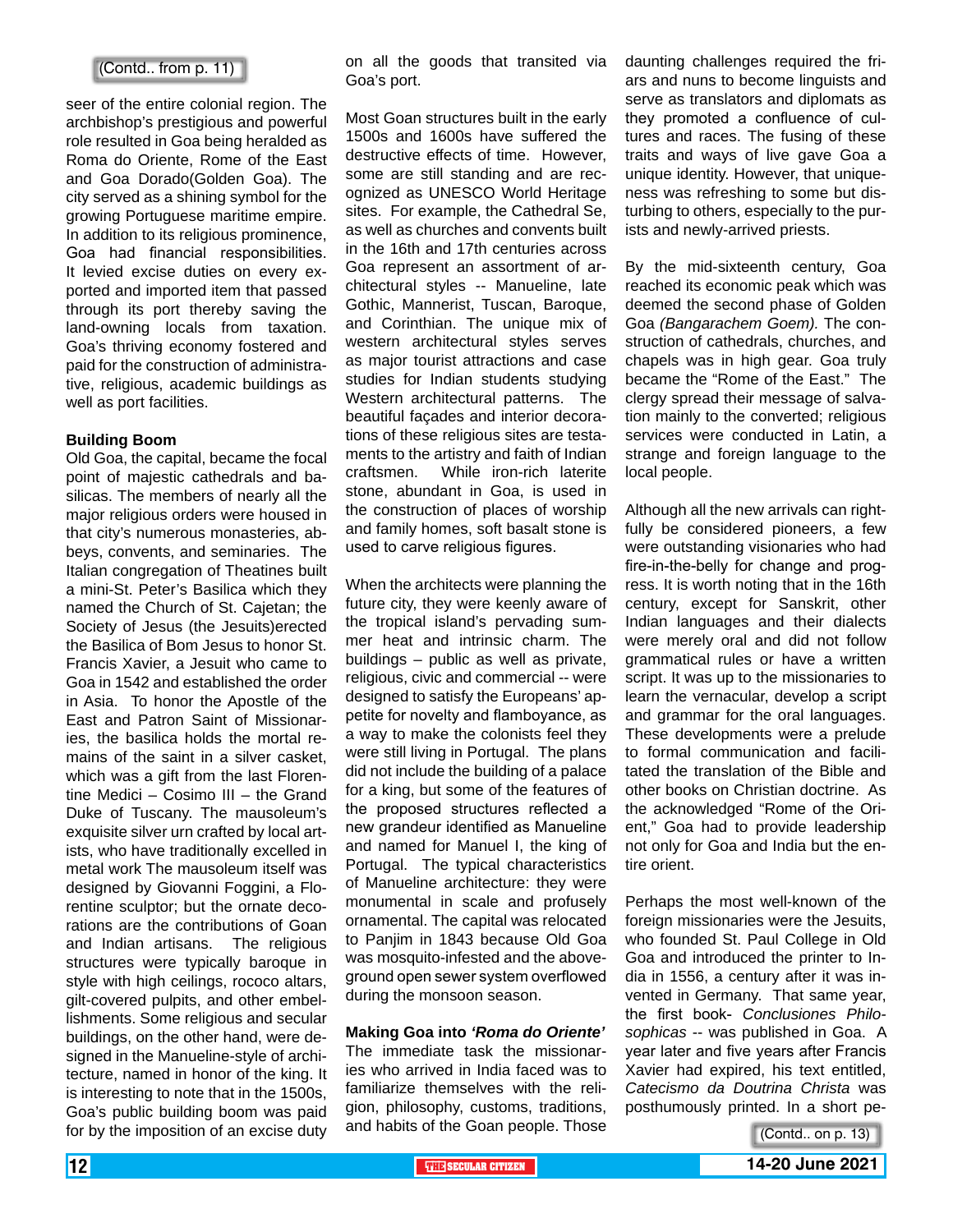#### (Contd.. from p. 12)

riod of time, Latin as well as the Devanagari and Tamil scripts were developed for various Indian languages, and books were printed in those languages. Texts on Konkani vocabulary and grammar as well as Portugueseto-Konkani dictionaries gave a muchneeded boost to the native language, which led to a spurt of printed material in Konkani.

Like Francis Xavier, Thomas (Stephens) Estevao (1549-1619),was a renowned Jesuit who arrived in Goa in 1579. He was born in England and educated at Oxford University and in Rome. A gifted linguist, Estevao'sfocus was on mastering spoken Marathi and Konkani as well as developing the grammar and scripts for the two languages. His first book was titled *Krista Purana* (Discursosobre a vinda de Jesus Christo -- Story of Christ, published in 1616). The book related the events in the life of Christ in the form of a poem, which used a mixture of Marathi and Konkani vocabulary but was printed in the Roman script. Estevao is also the author of *Doutrina Christamem Lingoa Bramana Canarim*–a Christian catechism book written in Konkani and printed at Rachol Seminary's press in 1622. In 1640, he also wrote Konkani-language books such as *Arte da lingoa Canarim* in the Roman script. It is interesting to note that the first Konkani grammar book --the first text on the grammar of any Indian language -- was written in Portuguese. In those days the term "Konkani'' did not exist. Instead, it was called Canarim. This dedicated priest served as the Superior of the Jesuits in Goa from 1590-1596.

In addition to the Catholic priests who worked in Goa and India, there were also a few Protestant ministers who came to India, and they deserve to be recognized. For example, Calvinist William Carey translated the Bible into 40 Indianlanguages and dialects. Other scholars who provided the same service included Henry Martyn, who translated the Bible into Hindi, Urdu and Persian; Bartholomaeus Ziegenbalg is credited with translating the Bible into Tamil, and Adoniram Judson wrote the Burmese version of the Bible. Christian Schwarz was a German Lutheran who served in the courts of Hyder Ali and the raja of Tanjore. Schwarz opened schools in various places to educate both the Hindus and Muslims. Dr. Abdul Kalam, a renowned astrophysicist and future President of India, graduated from Schwarz High School, named in honor of the philanthropic educator.

Richard Humble's article in *The Explorers* includes a community leader's letter to the king Manuel in 1524. It stated, "Within the circuit of the city (Old Goa) there is no unoccupied ground." By 1530, there was adequate construction under way for the capital of the Portuguese colony to be moved from Quillon (Kollam) to Goa. From the small island of Tiswadi, Portugal oversaw the affairs of its overseas territories, which extended from Mozambique in East Africa to the Spice Island of Indonesia. Truly, Goa was "Queen of the Orient'' and on its way to entering its second Golden Goa era, which the natives called *Bangarachem Goem.* Portuguese was the "lingua franca"for navigation and commerce;Iberian nobility communicated in Castilian, while Latin and French were exclusively used by wise and learned scholars. Konkani, the native language, received a boost from expert linguists,who developed and promoted its grammar and script. These intellectuals wrote and translated works from Sanskrit, Persian, Latin and Greek into Konkani. With the installation of the printing press in Old Goa -- the first of its kind in Asia–the city became the envy of the plebeians as well as the learned across India and the rest of Asia.

Over the course of centuries, Goa attracted priests and nuns from all over Europe who made enormous contributions to the Konkan community in the fields of religion, education and health. Formalizing the native languages with gramma and a script were a prelude to formal communication and the first steps to translating the Bible and books on Christian doctrine. The clergy spread their message of salvation mainly to the converted through religious services conducted in Latin, a strange and foreign language to the local people. An author described the Europeans' priorities as "Spices for the king of Portugal and Souls for the King of Heaven." The capital city was truly Roma do Oriente (Rome of the Orient). In 1843, after the plague devastated the Cidade de Goa, the capital was moved to its present site, Panaji / Panjim (Nova Goa). Yet Old Goa continued to be the Ecclesiastical center of the Catholic Church in the Orient. As the acknowledged "Rome of the Orient," Goa had to provide leadership not only for the Indian subcontinent but for the entire orient, from Sofala, Mozambique in Africa to Nagasaki, Japan, in the far-east Asia.

At the peak of the economic boom (1550-early 1800), Old Goa proudly stood on equal footing with contemporary European capitals. Centers of higher learning -- colleges and academies -- were most often allied with Christian religious societies. Particularly noteworthy: The first printing press on the Indian subcontinent produced copies of the Bible and other highly esteemed books, which had been translated into various Indian languages and Persian. There was no language barrier, as the literary texts were written in Portuguese, Latin and Konkani.

Besides, the individual priests and nuns were natural diplomats who diffused and settled volatile situations with tact rather than with the haughty colonists' attitude. The newly-formed Society of Jesus (Jesuits) is credited with focusing on educating young Goans, and the dedicated nuns lived by the admirable motto, "Earn a living by contributing to the community rather than by being a parasite."

**Insights into Colonial Goa,** authored by Philomena Lawrence and Gilbert Lawrence,Reviews the Age of Exploration, Capitalism, and Mercantilismas well as the Inquisition in Goa and the contribution of European Christian missionaries to Goa and the orient.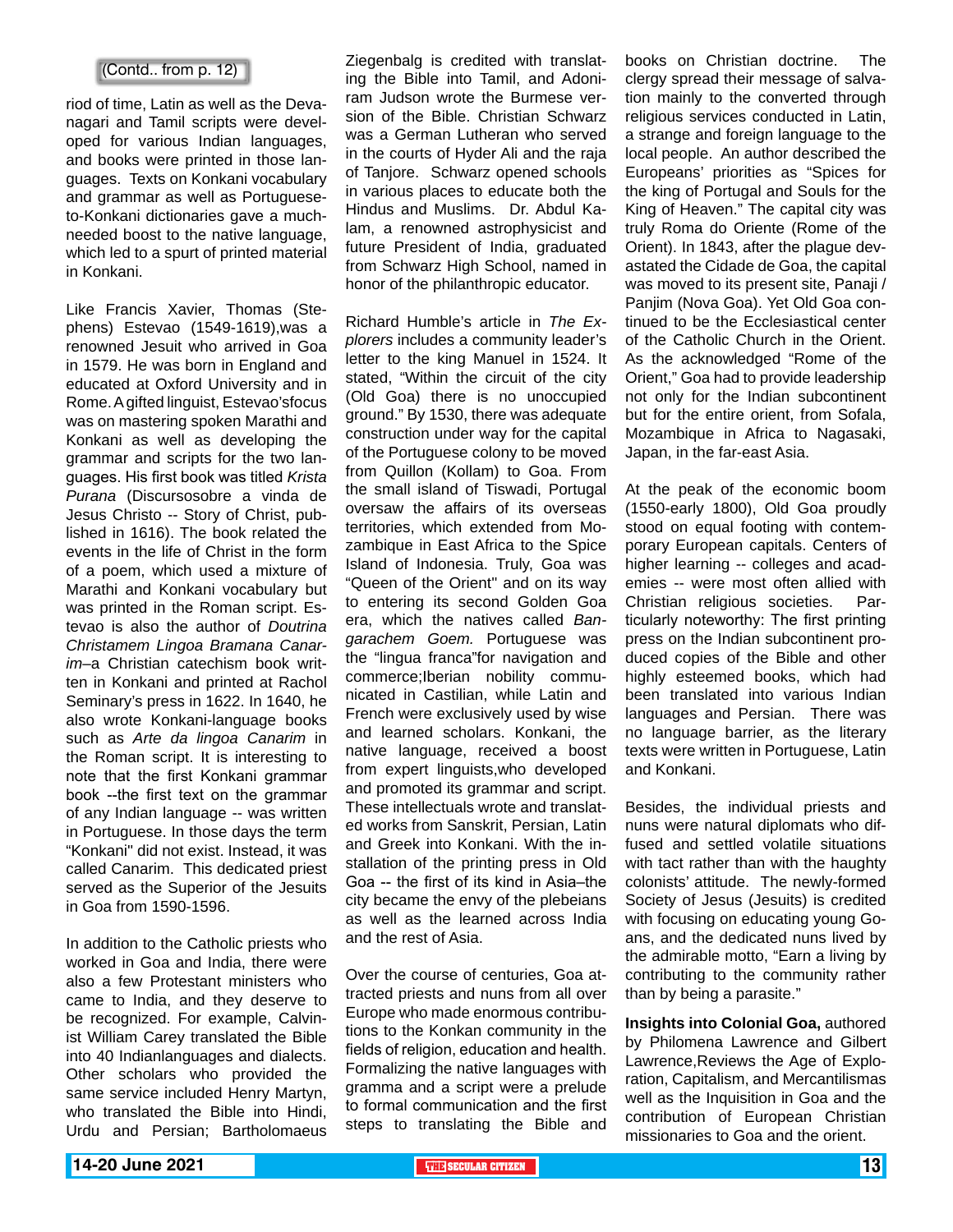Why didn't the dinosaur cross the road?

Because there weren't even any roads during the Jurassic Period!

#### \*\*\*\*\*

Why did the physics teacher break up with the biology teacher?

There was no chemistry.

#### \*\*\*\*\*

A doctor asks his patient angrily, "Why did you send my bill back, unopened, Mr. Gunrick?"

Mr Gunrick explains, "But doctor, it was you who told me I must avoid any upsets and stress!" \*\*\*\*\*

A skeleton walks into a restaurant. After a while the waiter comes and says: "I'm so sorry, sir. You must have been waiting pretty long." \*\*\*\*\*

A guest calls the waiter and complains, "How come there are no chairs at our table?!"

The waiter shrugs, "I'm sorry but you only booked one table…" \*\*\*\*\*

Optimist: The glass is half full. Pessimist: The glass is half empty. Mother: Why didn't you use a coaster!

#### \*\*\*\*\*

What to do when somebody is trying to start an argument with you? Simply eat a few cookies. They taste very nice and you can't hear anything over the crunching. \*\*\*\*\*

What goes through every village, over mountains, crosses rivers and deserts and yet never moves?

A road.

-

-

#### \*\*\*\*\*

How many gorillas can fit into a car?

Eight.

How many chickens can fit into the car?

None, the car is already full of goril-



las.

#### \*\*\*\*\*

I looked at my crush while I was filling her glass with water. The water overflowed and spilled all over my trousers. She looked at me and asked, "What are you doing?" I said, "For you, I will always give 110 percent…" \*\*\*\*\*

A girl asks a boy, "Peter, how much do you love me?"

The boy looks her in the eyes, "Look up at the stars, that's how much I love you."

The girl is confused, "But it's morning, there are no stars?"

Boy nods, "Exactly!" \*\*\*\*\*

Police officer: "Your car is too heavily overloaded. I simply cannot let you continue like that. I'm going to have to take away your driver's license."

Driver: "You're kidding me, right? The license can only weigh one ounce tops!"

\*\*\*\*\* I've always thought my neighbors were quite nice people. But then they put a password on their Wi-Fi. \*\*\*\*\*

Bob: "Holy schmoozes, I just fell off a 30 ft ladder."

Jim: "No way man, are you okay?"

Bob: "Yeah, luckily I was just on the first step."

\*\*\*\*\*

What do you call a typo on a tombstone?

A grave mistake.

\*\*\*\*\* When I look at chocolate, I hear two voices in my head.

The first one says: "You need to eat that chocolate."

The other voice goes: "You heard. Eat the chocolate." \*\*\*\*\*

"What are you doing in the fridge?"

"The recipe said, rest in the fridge for 1 hour."

\*\*\*\*\*

Insurance clerk: "Where were you born, sir?"

Man: "In the United States."

-

Insurance clerk: "OK, and which part?"

Man: "My entire body." \*\*\*\*\*

Just came home from a training session. Two hours on the treadmill did me really good. If only I could somehow stop the constant beeping and the irritated comments of the cashier. \*\*\*\*\*

A boy breaks an old vase at a rich uncle's house. The uncle gets extremely angry and yells: "Do you even know how old the vase was? It was from the 17th century!" The boy sagged in relief: "Oh, good that it wasn't new."

\*\*\*\*\*

Do you want to hear a joke backwards?

Yes…

-

Very good, start laughing. \*\*\*\*\*

The police stops a computer hardware engineer: "Your light isn't working. You have to get off your bike."

IT guy: "I tried that but the light still isn't working."

\*\*\*\*\*

"Little Jonny, why did you put your teddy in the freezer?"

"I would like to have a polar bear." \*\*\*\*\*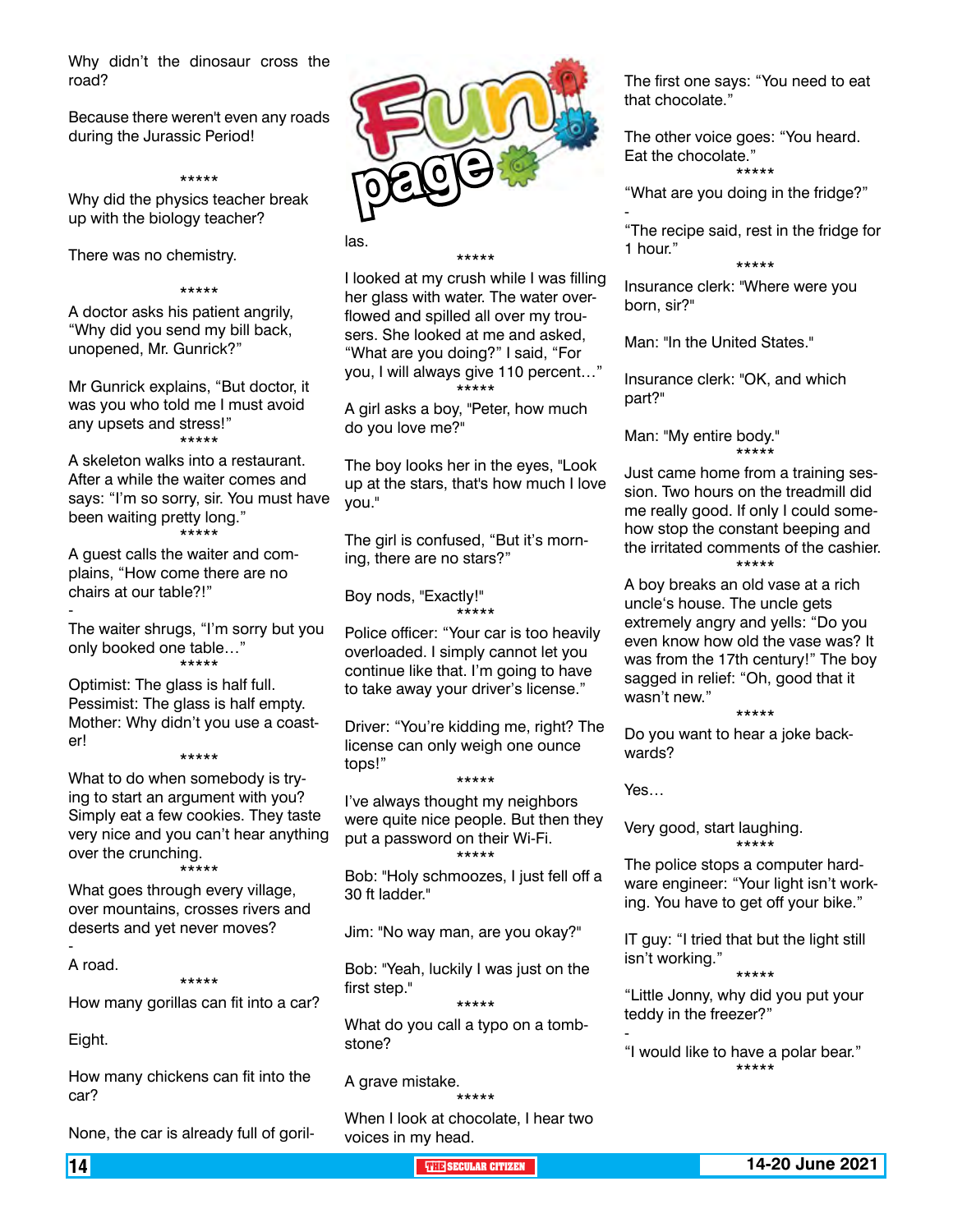## **A New Normal**



We are all excited about the first day of school as we have come back after so long. We could clear our concepts first day of school as we have come back after so that we have missed out in online classes more efficiently in the off line classes. As educators, teachers have the responsibility to educate and inspire the whole child—mind, heart, and soul. By focusing on the following essentials, we can put more joy into students' experience of going to school and get more joy out of working inside one.

So what can schools and teachers do to bring some joy into children's formal education? Children typically spend from six to seven hours each day in school for nearly 10 months each year. During the school year, children generally spend more time interacting with their teachers than with their parents. What happens inside schools has a deep and lasting effect on the mind-sets that children develop toward lifelong learning. The digital classes were making rapid progress, so much so that students

were finding it tough to keep up with them. Some preferred to attend classes conducted by individual schools, rather than those telecast online.

The fresh bouts of infection in the country make it significantly difficult to set a date for school reopening. Yet, some preliminary thought has been given to how students can return to the classroom safely. This is all the more important as a transition phase seems inevitable – outbreaks cannot be ruled out even if containment is achieved. The second wave of CO-VID-19 transmission has dimmed the chances of schools reopening in time in the new academic year.

In the new academic year, there will be a need to ensure that children are viewing the digital classes. The challenge, officials say, is how to increase interaction with students instead of sticking to pure digital mode in order to address the learning gaps. As far as technology is concerned, they say they are on a strong wicket, having facilities to provide live classes along with recorded ones. However, men-

tal stress in the absence of in-person education, particularly among primary students, needs to be paid attention to when possibilities of school reopening are being discussed. If everything goes smoothly and vaccination is done for school

going children we can think of reopening schools after Diwali.

The month of June was busy for parents, students and teachers in the past. Parents take one day off to stand in school que to purchase books and cover it in the best way possible. Again, parents opt for a weekend or a Sunday to buy uniforms for their children. Usually, after the summer vacation children put on some weight after enjoying home food and home comfort and so it is needless to go for a fresh set of uniforms in the new academic year. So far such a situation has not arisen as the pandemic pound people in all places and going to school is just a dream. There is no need to buy bigger size shoes for the new year. We miss the ringing of school bells.

You grow up so fast in high school. It is not something you wait for, it just kind of happens. One day you will look back and be proud of who you have become, but at the same time, you will. Covid 19 has robbed a lot from children in 2020 and part of 2021 already. It has not been easy teaching during the COVID-19 pandemic. Virtual teaching can be challenging because it is new; however, it requires the same good old fashion teaching strategies we used in the four-walled classroom: engaging pedagogy, teaching from the heart, involving the family, being accessible, and showing that we care.

During these hard times that the world is experiencing, it is easy to panic and get upset. Especially during the quarantine, when you feel isolated and very lonely. It may seem that your previous life would never return. Those



*Jayanthy Subramaniam*

negative thoughts and feelings can really get to you sometimes. The idea of studying at home is good, because we still need to learn, but I don't like it so much. It's difficult to figure out which webpages I need to access, what they write to

me, and what I have to do. It is difficult because we are all learning to work in such an environment now, both teachers and students. Another difficulty is that we need computers, headphones, and microphones.

As you can see, experiencing joy, even in light of all the difficulties we are facing at this time both personally and collectively, can be achieved by some easy modifications to our day-to-day activities. Let your joy be in your journey—not in some distant goal.

 $\bullet$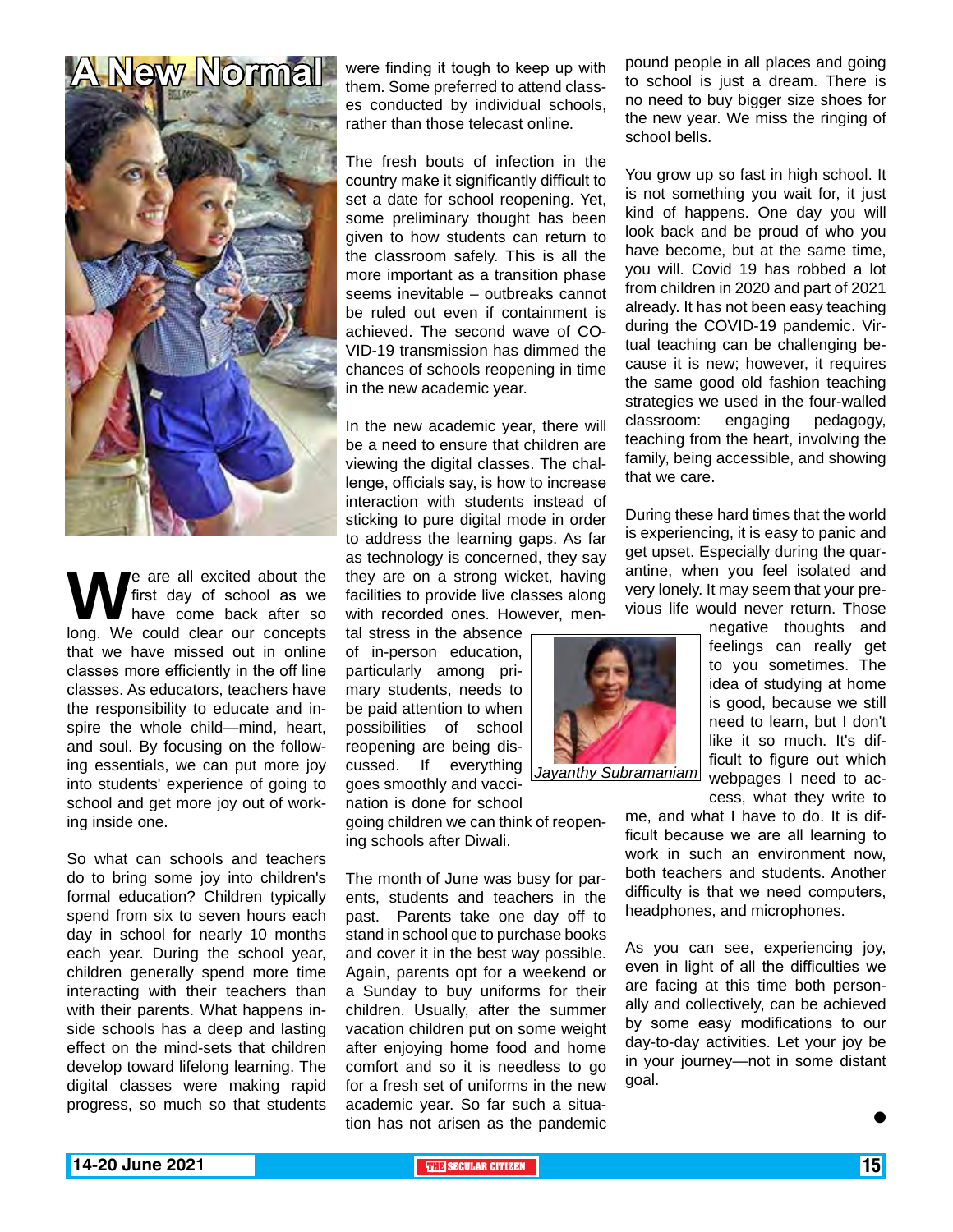# **Proof Of Divinity**

#### **A Short Story**

Along the far rim of the eastern horizon a red ball of crimson sun wiped away the grey light of early morning and blazed its way across the open countryside in a first blush of bright daylight.

A young man stood on the front porch and admired the awesome view. He thought to himself of how truly his almighty Father was the Lord of life and all creation.

"May I help you, Sir?"

 He turned around and faced the butler of the manor.

"Please, give this note to Miss Butler."

The butler took the note and was about to leave when the young man broke the silence saying:

"Ralph, tell your sick mother I will meet her on Saturday at noon."

"Yes, Sir…..but how did you know my name, Sir?"

"It's a long story. Please, give the note to Miss Baker."

The butler turned and walked into the large sprawling house, wondering how the gentleman knew his name and that he had a sick mother.

When Martha read the note she was amused. Imagine someone, a stranger, wanting to meet you to change your life. It was intriguing. She decided to meet the man at the City Singles Club.

Scattered across the green lawns of the club were tables and chairs, a few with couples and friends whispering and laughing over cups of coffee and soft drinks. Martha was late on arrival and wondered what she ……

A waiter padded up to her and smiled. "Miss Baker, please follow me."

The young man sitting at the table stood up to greet her with a broad smile.

"Martha", he spoke her name with confidence. "Do sit down, please." Turning towards the waiter he said: "Thank you, Peter. The lady would like a glass of Jewish wine."

"Yes, Sir," said the waiter and left.

Martha did not waste time. She looked at the man who dared to call

her by name and harshly confronted him with a set of stern questions?

"who are you ? "Where are you from?"

By Melvyn Brown

"My name is Jesus. I come from Nazareth. Any further questions ?"

 Martha smiled and in amusement asked, "You mean the Jesus Christ?"

"Yes."

She stood up shocked. " I must be going, you see, I don't believe in religious things."

" I know. My father told me to show you the Light, the truth and the way."

"Are you serious ? I suppose your father is Almighty God?"

"Yes", he replied seriously.

"Look here, whoever you are, I've had enough of all this nonsense. I must leave."

 Jesus stood up and politely went to her side of the table. "We will meet again, yes?"

"I hope not," Martha snapped. She walked out of the club lawns, took a cab and went home, leaving him standing at the table.

That evening at the dining table Ralph, the butler spoke of the young man who had given him the letter.

"Madam, he knew I had a sick mother at home, and he also knew my name…."

Martha smiled. "Someone he might have met in the town may have told him of your mother and also your name."

The next morning Martha went down to have her breakfast, and found a letter on the right side of the table where she always sat for her meals. The letter was from Jesus and he requested her to meet him at the same club at 10 am.

Martha decided to meet him and put an end to this absurd game of lies.

The same waiter guided her to the table reserved for them. Jesus stood up to welcome her. Once she sat down Jesus began with a strange question: " Do you believe in God?"

"I don't think there is a God!" She snapped.

"If there is no God, how did the world come about?"

"You tell me – you're Jesus."

"It was created by my father. He made man and woman from the dust of the earth – and when they die their bodies return to the dust. The Spirit of God returns to the Father. The human body is a mere temple and lives because of the spirit."

"Enough!" shouted Martha. " I did not come to be taught about my faith!"





<sup>(</sup>Contd.. on p. 17)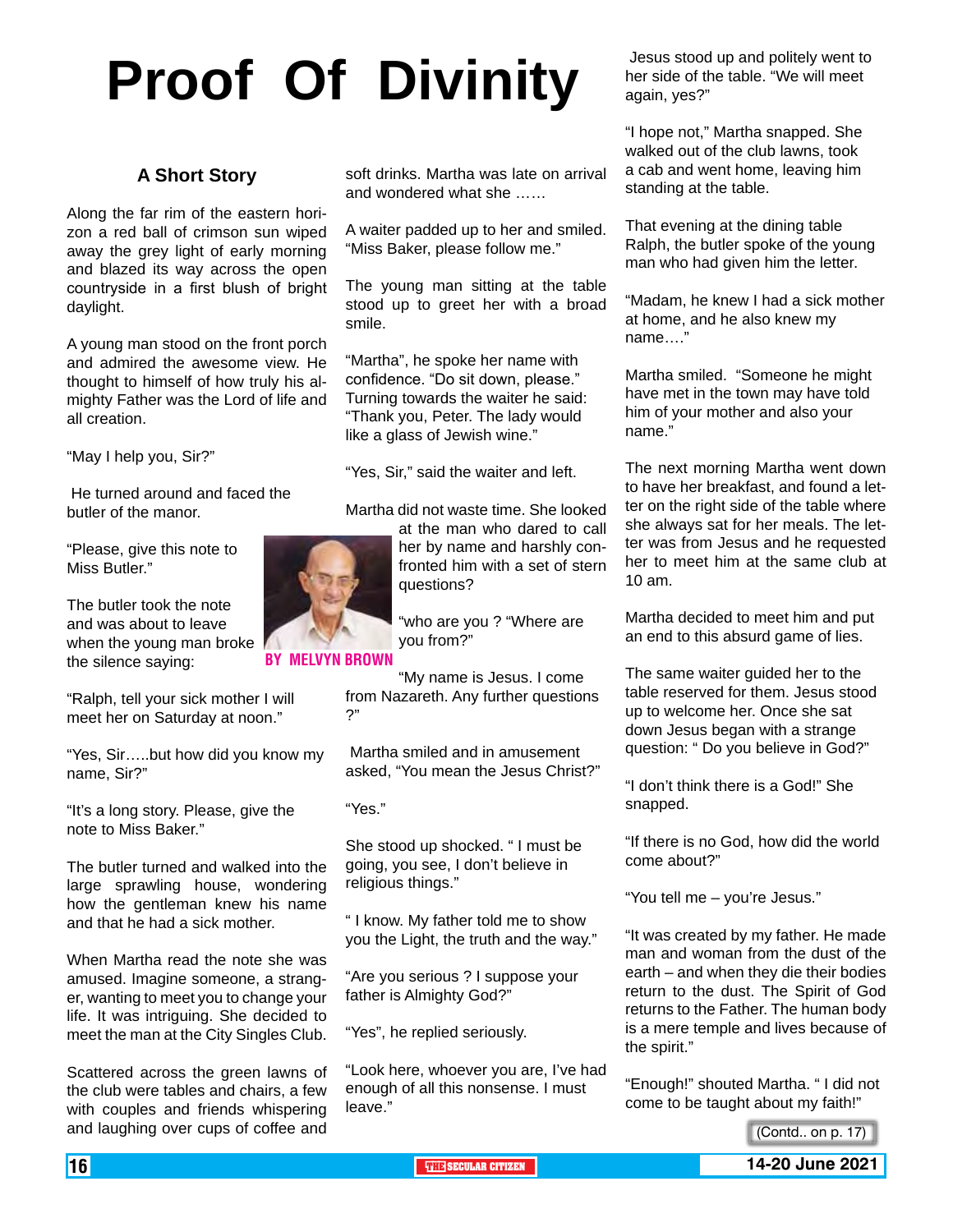"You have many sins to be forgiven and my father has decided upon you to spread the Word and bring fallen souls to him."

" Why me? I am a sinner!"

" Paul of Tarsus was a sinner and so was saint Augustine…."

"But I don't believe in God – and you call yourself the Son of God – making a mockery of Christ…"

"Please," said Jesus, "take this small gift from my Mother Mary." He opened the right palm of his hand in which a golden box glowed with a strange mystical light. "Please, take it."

Martha reached out and took the box from the open palm of his hand – and, what she saw made her faint and fall back into the cushioned chair.

In the center of his open palm she saw the wound he bore when the nail was driven through his palm to the wooden cross. Christ had returned as a common man, once again with a message from His Father. The palms of his hands were proof of HIS Divinity.

### Ad. Rates for Thanksgiving

|                                             | <b>Colour</b>   | <b>B/W</b>     |  |  |  |
|---------------------------------------------|-----------------|----------------|--|--|--|
| <b>Favours granted minimum</b>              | <b>Rs. 800</b>  | <b>Rs. 500</b> |  |  |  |
| i.e. 15 words $+$ 1 block(1 photo of saint) |                 |                |  |  |  |
| each additional block                       | <b>Rs. 400</b>  | <b>Rs. 300</b> |  |  |  |
| <b>Holy Spirit Prayer</b>                   | <b>Rs. 1000</b> | <b>Rs. 700</b> |  |  |  |
| Other small prayers (upto 100 words)        | <b>Rs. 1000</b> | <b>Rs. 700</b> |  |  |  |
| .                                           |                 |                |  |  |  |

#### Contact: Tel.: +91 - 9820485389, 9820473103 The Secular Citizen, 99, Perin Nariman Street, Fort, Mumbai - 400001



Thanks to Divine Mercy, Our Lady of Vailankani, Our Lady of Perpetual Succor and St. Anthony *—Ms T. R. P, Bandra*

# **Matrimonial Proposals**

#### **Proposals are invited for**

**Mangalorean RC Bachelor, 31 years belonging to a highly educated and very affluent family with interests in healthcare, agriculture and many other sectors, Tall, Fair, Handsome, Holding Doctorate, managing the family business in Karnataka State. (REF:MM104)**

**40 years Mangalorean bachelor doctor (Ph.D) Ht. 6' Wt. 75 kg Fair., Hadsome. no bad habits. High affluent society well connected. Belongs to highly placed business family in Mumbai (REF:MM103)**

**28 years Mangalorean spinster C.A., Ht. 5'.6" Wt. 49 kg Fair., Beautiful. well cultured. Affluent society. Belongs to established business family in Maharashtra (REF:MM105)**

**28 year Mumbai based Goan Roman Catholic Bachelor, Ht. 5' 10", Wt. 72 kgs, Wheatish Complexion, Edn. B.Com., Profession : a Banker (REF:MM109)**

**Vasai based affluent business family R.C. East Indian Spinster, 33, years Ht. 5' 2", very beautiful and pretty. MS General Surgeon, Doctor by profession. (REF:106)**

**Mumbai based now in Dubai Mangalorean Roman Catholic Spinster, 33 years, Ht. 5' 7", Fair Complexion, Edn. BMS, profession: a Senior Merchandiser (REF:107)**

**Mumbai based Mangalorean Roman Catholic Spinster, 29 years, Ht. 5' 4", Wt. 72 kgs, Wheatish Complexion, Edn. B.Com., C.A., Holding a managerial post. (REF:108)** 

#### *Those interested in this proposal :*

- Registered members of Royal Christian Family can just email us mentioning the respective ref no. and your registered no.
- Non registered Grooms or Brides are requested to upload your profile at our website www.royalchristianfamily.com and contact us on our email: royalchristianfamily@gmail.com mentioning the respective ref no. along with your registered ID.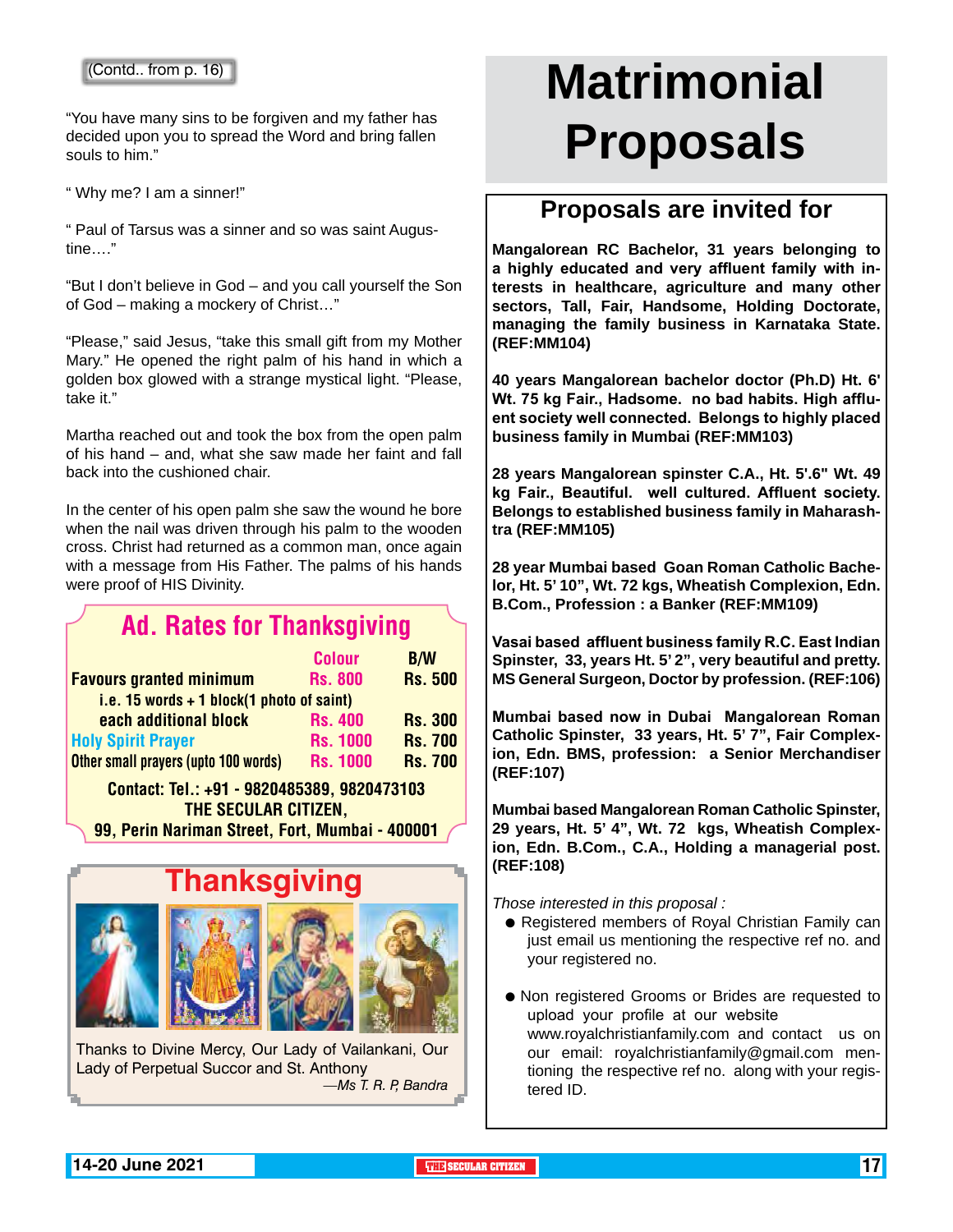## **Royal Christian Family MATRIMONIALS - GROOMS**

**7212. MUMBAI :** East Indian Roman Catholic Bachelor, (Born in February 1991), Ht. 5' 8", Wt. 70 kgs, Wheatish Complexion, Edn. Bachelor of Arts, B.H.M.S., Luzern, Switzerland, working as a Restaurant Supervior. Contact email : noellyn\_p@hotmail.com **7213. MUMBAI :** Mangalorean Roman Catholic Bachelor, (Born in October 1989), Ht.6', Wt. 60 kgs, Fair Complexion, Edn. B.Sc. in Hospitality Studies, working in a reputed organization. Contact email : merwyn1989pinto@gmail.com

**7185. MUMBAI :** Goan Roman Catholic Bachelor, (Born in October 1984) Ht. 5' 10", Wt. 72 kgs, Wheatish Complexion, Edn. B.Com., working for Bank. Contact email : shaun.neo00.outlook.com

**7203. MUMBAI :** Mangalorean Roman Catholic Bachelor, (Born in October 1985), Ht. 5' 7", Wt. 65 kgs, Wheatish Complexion, Edn.B.E. MBA, working for International Company. Contact email :

delphinempinto@gmail.com **7220. MUMBAI :** Anglo Indian Roman Catholic Divorcee, (Born in May 1978), Ht. 5' 10", Wt. 76 kgs, Fair Complexion, Edn. MBA PGDM, working as a HR. Contact email :

rodrigesmargaret69@gmail.com **7188. MUMBAI :** Mangalorean Ro-

man Catholic Bachelor (Hearing Impaired) (Born in September 1989), Ht. 5' 9", Wt. 62 kgs, Fair Complexion, Edn. HSC., Dip. in Computer Hardware. Working as a Cashier. Contact email :

clifford9948@gmail.com OR 9920331773

**7132. MUMBAI :** Goan RC Bachelor, (Born in January 1987) Ht. 5'8", Wt. 72 kgs, Fair Complexion, Edn. B.A., PG in

#### **Important Notice**

Telephone no. of candidate will be printed only with the consent of members. For Tel. Nos. Please contact: +91- 9820473103 / 9820485389 or Email : royalchristianfamily@gmail.com

Advy. / Graphics & Animation, working as a Graphic Designer. Contact email : dcostastephen03@gmail.com

**7088. MYSORE :** Mangalorean Roman Catholic Bachelor, (Born in March 1983), Ht. 5' 9", Wt. 70 kgs, Fair Complexion, Edn. MBA. Marketing. well employed. Contact email : vishwasturners@yahoo.com

**5996. MUMBAI :** RC Bachelor (Born in November 1974) / 5'8", B.E., working in Senior position reputed IT firm. Seeks alliance from R.C. spinster educated good family background Pl. reply with photograph and details to keithcardozo@hotmail.com OR 9820338755

**7084. MUMBAI :** Mangalorean Roman Catholic Bachelor, (Born in May 1956), Ht. 5' 7", Wt. 70 kgs, Wheatish Complexion, Edn. 9th std., working as a Machine Operator. Contact email : fern.gilbert54@gmail.com

**6485. MUMBAI:** North Indian R.C. Bachelor, (Born in October 1974), Ht. 5' 7", Wt. 75 kgs, Wheatish Complexion, Edn. B.Com., working for an MNC in Mumbai as Back Office Executive. Contact email : awr88@rediffmail.com **6198. MUMBAI :** Mangalorean Roman Catholic (Born in October 1969), Ht. 5' 10", Edn. B.Com., good personality, hailing from God fearing, cultured family, issueless, divorcee by mutual consent, working for Cruise Liner in U.S.A., as Security Supervisor, well settled in Mumbai, Seeks suitable match. Contact email :

dsouzamalcolmneil@gmail.com. Phone/SMS 09480157258.

**6841 MuMBAI :** Anglo Indian / Keralite Roman Catholic Bachelor, (Born in May 1991), Ht. 170 cms, Wt. 78 kgs, Fair Complexion, Edn. M.Com., working as a Sales Executive. Contact email : mrsannieroy@yahoo.co.in

#### To Place Your Matrimonial Advertisement Call: +91 - 9820485389 or 9820473103

Check your email at least once a week.

Members are requested to inform us when they are settled, so that publication of their details can be discontinued.

**6228. MUMBAI :** Mangalorean Roman Catholic Bachelor (Born in December 1972). Ht. 5' 8", Wt. 65 kgs., Wheatish Complexion, Edn. S.S.C. A/C Tech. Course, working as a A/C. Technician in Voltas. Contact email : lawrencedias321@gmail.com / Mob: 8291056939

**6797 MUMBAI :** Goan Roman Catholic Bachelor, (Born in December 1987), Ht. 5' 7", Wt. 72 kgs, Wheatish Complexion, Edn. B.Com., working for Five Star Hotel in Mumbai Contact email : johnserrao14@yahoo.com

**6664 MUMBAI :** Mangalorean R.C. Bachelor (Born in December 1982) Ht. 5' 3", Wt. 68 kgs, Fair Complexion, Edn. B.Com., A.C.A., LLB., C.A. by Profession. Contact email: saldanha\_ryan@yahoo.com OR 9820670158.

**6531. POONA :** Tamilian Roman Catholic Bachelor, (Born in May 1975), Ht. 6', Fair Complexion, Handsome, Edn. M.Com., Having well established business. Contact email : tony137@rediffmail.com

**7196. MUMBAI :** Mangalorean Roman Catholic Bachelor (Born in March 1981), Ht. 6', Wt. 80 kgs, Wheatish Complexion, Edn. B.Com., HR Professional. Contact email :

denstun@hotmail.com

**6250. MUMBAI :** East Indian Roman Catholic Bachelor, (Born in January 1974), Ht.5' 8", Wt. 76 kgs, Wheatish Complexion, Edn. B.A., working as a Manager. Contact email : cardoz.clint@gmail.com OR 9833563182

**7175. MUMBAI :** Goan RC Bachelor, (Born in July 1989) Ht. 5' 6", Wt. 74 kgs, Wheatish, Edn. B.Sc (H.C.M.) Hotel and Catering Management, 2nd Photographer /Merchandise Sales Dept., Contact email:

osbertagneloalmeida@gmail.com

**If not settled within a year, renew your membership atleast two months in advance to continue the service uninterrupted.**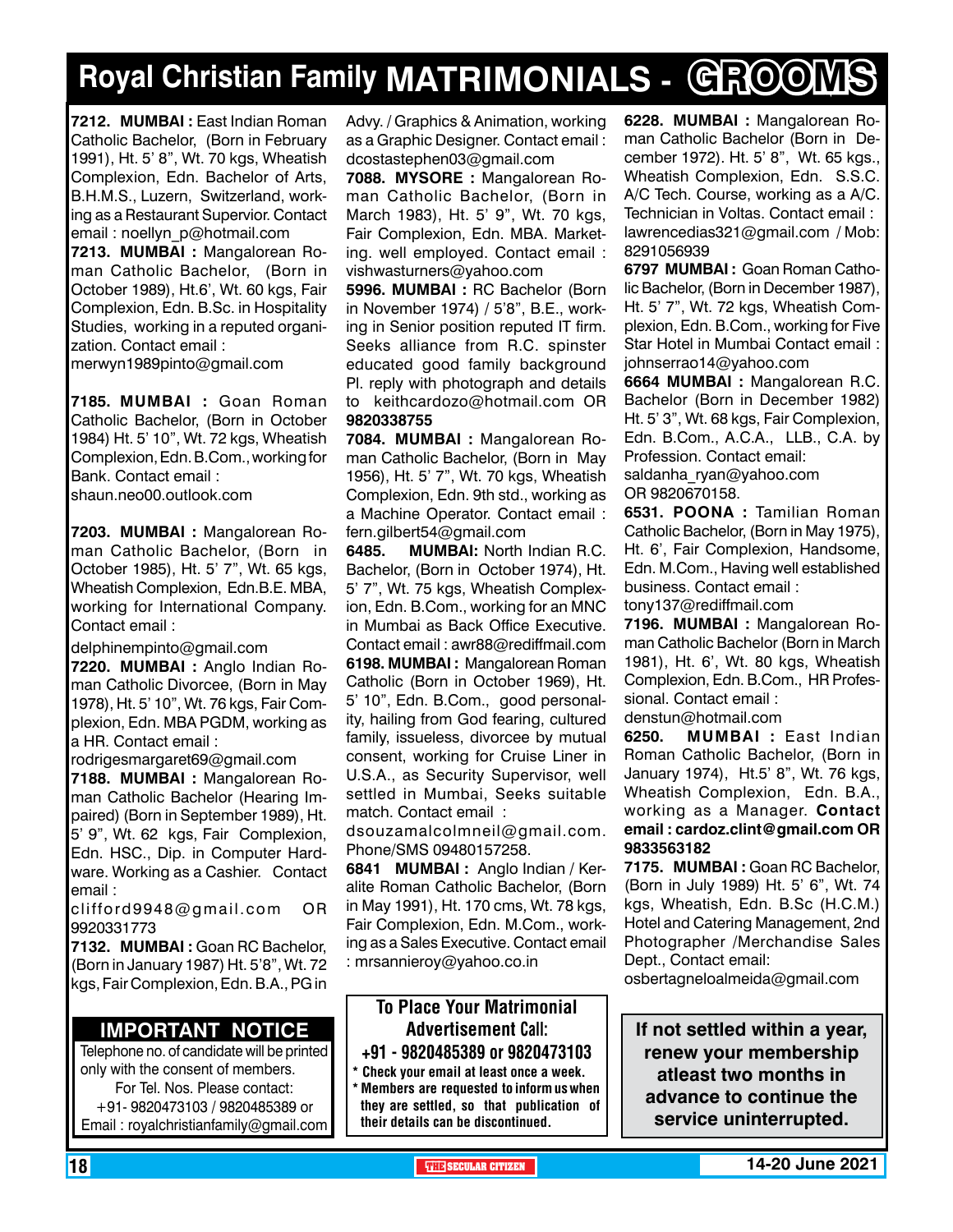## **Royal Christian Family MATRIMONIALS - BRIDES**

**7219. MUMBAI :** Mangalorean Born Again Spinster, (Born in October 1993), Ht. 5' 8", Wt. 61 kgs, Fair Complexion, Edn. Post Graduate Diploma in Human Resources, working as a HR in MNC. Seeks only Born Again Match. Contact email : gladfer\_9@yahoo.com **7105 MUMBAI :** Mangalorean Roman Catholic Spinster, (Born in November 1991), Ht. 5' 5", Wt. 62 kgs, Wheatish Complexion, Edn. M.Sc., Microbiology, (Pursuing Ph.D., ) Assistant Professor. Contact email :

1991divine@gmail.com

**6642 MUMBAI :** Goan Roman Catholic Divorcee, (Born in September 1979), Ht. 5' 3", Wt. 65 kgs, Fair Complexion, Edn. B.Com., working as a Customer Service professional. Contact eamil : sav\_mon@yahoo.com Tel.No. 8291001606

**7070. MUMBAI :** Mangalorean Roman Catholic Spinster, (Born in March 1992), Ht. 5' 5", Wt. 48 kgs, Wheatish Complexion, Edn. M.Com., CS., working as a Company Secretary in Private Firm. Contact email :

smile9920@outlook.com

**7214. MUMBAI :** Goan Roman Catholic Spinster, (Born in October 1986), Ht. 5' 4", Wt. 52 kgs, Fair Complexion, Edn. CA CFA Ms Finance M.Com., working as a Senior Manager. Contact email : frfernandes020@gmail.com

**6831. MUMBAI :** Mangalorean Roman Catholic Spinster, (Born in April 1991), Ht. 5' 4", Wt. 54 kgs, Fair Complexion, Edn. B.Com., working as an Senior Associate in Insurance Company. Contact email :

denisdsouza854@gmail.com **7128. MUMBAI :** Affluent business

family R.C. East Indian Spinster, (Born in 12-04-1988), Ht. 5' 2", very beautiful and pretty. Edn. MS General Surgeon, Doctor by profession. Contact email : drvd2019@gmail.com

**7199. BANGALORE :** Mangalorean Roman Catholic Spinster, (Born in

**Royal Christian Family Helps In Choosing The Right Life-Partner Serving Since 41 Years** January 1990), Ht. 5' 2", Wt. 53 kgs, Fair Complexion, Edn. Master's in Mass Communications (NTU, Singapore) working as a Senior Manager of Corporate Communications in **SINGA-PORE**. Contact email : mafern.2121@ gmail.com

**7204. MUMBAI :** Goan Roman Catholic Spinster (Born in October 1989), Ht. 4' 11", Wt. 50 kgs, Wheatish Complexion, Edn. Graduate, PGD in Broadcast Journalism, working for National News Channel in **Bangalore**. Contact email :

stacypereira89@gmail.com

**7182. MUMBAI :** Mangalorean Roman Catholic Spinster, (Born in October 1992), Ht. 5' 4", Wt. 72 kgs, Wheatish Complexion, Edn. B.Com., C.A., working as Asst. Manager in TATA Company. Contact : email : matrimonialp27@gmail.com

**7143. MUMBAI :** Goan Roman Catholic Spinster, (Born in April 1987), Ht. 5' 4", Wt. 75 kgs, Wheatish Complexion, Edn. M.A. (Literature) working as a Sales & Marketing Manager. Contact email : irisedsouza@gmail.com

**7160. MUMBAI :** Mangalorean Roman Catholic Spinster, (Born in September 1988), Ht. 5' 7", Fair Complexion, Edn. BMS, working as a Senior Merchandiser in a Global Retail Company in Dubai. Contact email : prislobo10@gmail.com

**7142. MUMBAI :** Roman Catholic Spinster, (Born in December 1981), Ht. 5'3", Wt. 62 kgs, Very Fair Complexion, Edn. MBA (HR) working as a HR Associate. Contact email :

sunrays1227@gmail.com

**7126. U.S.A. :** Mangalorean Roman Catholic Spinster, (Born in January 1992) from Mumbai, Ht. 5' 7", Wt. 60 kgs, Fair Complexion, Edn. B.E. (Computers) from Mumbai, M.S. (Information Systems) from US. Possesses H1B visa and is working as a Technical Analyst with an MNC in USA.

#### **Important Notice**

Telephone no. of candidate will be printed only with the consent of members. For Tel. Nos. Please contact: +91- 9820473103 / 9820485389 or Email : royalchristianfamily@gmail.com

Contact email : wilfyjoy1315@gmail. com or call +91 98603 02527 / + 91 9970172527

**7141. MUMBAI :** Affluent business family Protestant Spinster, (Born in November 1995), Ht. 5', Wt. 55 kgs., Fair complexion, good looking, Edn., M. Pharma, Student. Contact email : saloni.1995naik@gmail.com

**7066. MUMBAI :** Mangalorean Roman Catholic Spinster, (Born in June 1987), Ht. 5' 4", Wt. 78 kgs, Fair Complexion, Edn. B.E., (EXTC) M.S. (International Business Management), working as a Consulting Manager. Contact email :

l2018anselm@yahoo.com

**7139. MUMBAI :** Maharashtrian Protestant Spinster, (Born in May 1993), Ht. 5' 3", Wt. 47 kgs, Fair Complexion, good looking, Edn. B.Com., working as a Sr. Advisor in MNC. Contact email :

shirley.jadhav@gmail.com

**7191. BANGALORE :** Mangalorean Roman Catholic Spinster, (Born in April 1991), Ht. 5' 5", Wt. 57 kgs, Wheatish Complexion, Edn. B.S (Electrical Engineering in US), M.S in Robotics Engineering, working as a Software for a reputed Company in **New York**. Contact email : alfnan@yahoo.com

**7134. MUMBAI :** Goan Roman Catholic Spinster, (Born in April 1992), Ht. 5', Wt. 55 kgs, Wheatish Complexion, Edn. B.Com., working as a Modification and Writer. Contact email :

jacklinemascarenhas@gmail.com

**Registered members can publish their ad in all the 50 issues in a year for Rs. 8000 only.**

If you wish to publish your matrimonial classified advertisement in all the 50 issues in a year, you can do so for an amount of Rs. 8000 only.

#### To Place Your Matrimonial Advertisement Call:

- +91 9820485389 or 9820473103
- Check your email at least once a week. \* Members are requested to inform us when they are settled, so that publication of their details can be discontinued.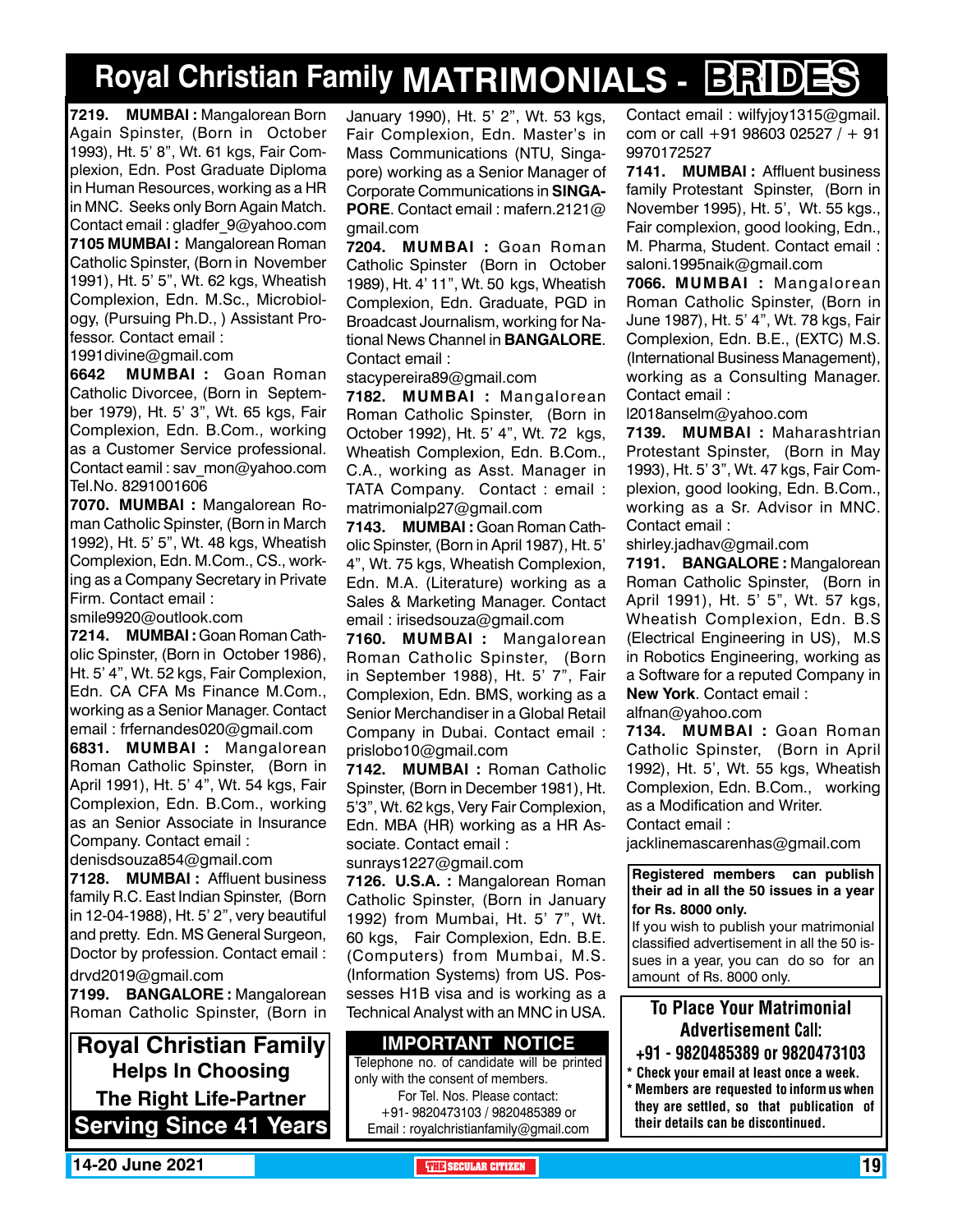# **Decalogue Six & Book Six**

**Lest one go into sixes and sevens over this title; it** was occasioned by a recent headline in the Times of **sevens over this title; it was occasioned by a re-India that read "New Vatican Law criminalizes sexual abuse by priests, laity". It was referring to Decalogue Six, the sixth commandment, "You shall not commit adultery" (Ex 20:14, Deut 5:18). It was also referring to Book Six of Canon Law promulgated by Pope John Paul II on 25/1/1983, titled "Sanctions in the Church". By the Apostolic Constitution "Pascite gregem Dei" (it means – shepherd the** 

**flock of God), Pope Francis, on 1/6/2021, revised this book that is now titled "Penal Sanctions in the Church"**.

Lay readers in particular would be interested to know that a plethora of church laws were first codified as late as 1917!

Was it a free for all before that? Thankfully we live in an era where there is some semblance of church law, largely inspired by the teachings of Vatican II.

While promulgating the New Code of Canon Law in 1983 Pope John Paul II had this to say: "The Code therefore demonstrates the spirit of this Council ... This new Code can be viewed as a great effort to translate the conciliar ecclesiological teaching into canonical terms ... The Code is regarded as a complement to the authentic teaching proposed by the Second Vatican Council and particularly to its Dogmatic and Pastoral Constitutions (LG & GS)". If the Code of Canon Law, old, new or revised, is not seen in the light of Vatican II ecclesiology then it could be misinterpreted or distorted. With this caveat I dare to study the revised Book Six in comparison to the New Code of 1983. For clarity I shall suffix the numbers of the Revised Code with R and the "new" one of 1983 with N. My second caveat is that I am a

layman with no theological training, so I may please be pardoned if I arrive at some wrong conclusions.

Let us first quote some of the revised texts and then try and draw some lessons from them. The first line to strike me was "Any person is considered innocent until the contrary is proven" (1321). This is natural jurisprudence, but it could be used by powerful persons to not relinquish office or accept punishment.

However, the provisions of 1321R, though largely the same as 1326N, add a new clause for graver punishment in the case of "a person who committed an offence in a state of drunkenness or other mental disturbance, if these were deliberately sought so as to commit the offence or to excuse it, or through passion

> which was deliberately stimulated or nourished" (1326:4R). This is a positive development that would prevent criminals from claiming temporary insanity. Nevertheless, it would have been better if it had specifically mentioned drugs and other psycho tropic substances along with "drunkenness".

> Another positive addition is in 1335:1R that provides for the

competent authority to "impose penalties it considers necessary to restore justice or repair scandal". So other than punishment there is now also a provision for restitution. Accordingly a thief, rapist or paedophile, in addition to facing punishment, would also have to make restitution or compensation. This is again expressed in 1361:4R.

As a student I have a problem with Canons 1365R-1398R where the serial numbers have been changed. This could lead to much confusion later. There does not seem to be much merit in changing these numbers.

A new provision is found in 1371:3R that provides for punishment for perjury (false statement under oath). This is a deep rooted malaise in the Indian judicial system, as the laws of perjury are not enforced, and filing false affidavits is common. In contrast, in England, Jeffery Archer, famous novelist and Member of Parliament, was jailed for several



years for making a perjurous statement.

Corruption and financial misappropriation are addressed in 1376 & 1377R. Punishment is to be meted out to persons who "steal ecclesiastical goods" (1376:1R). Alienation of such goods was already covered under 1377N. Abuse of ecclesiastical power, office or function, even by acts of omission, are covered by 1378:1R. Culpable negligence is addressed in 1378:2R. So bishops are also brought to account. Canon 1393:2R has a similar provision.

A new provision that sets the cat among the pigeons is this; "Both a person who attempts to confer a sacred order on a woman, and the woman who attempts to receive the sacred order, incur latae sententiae ex-communication (automatic, without an opportunity to be heard) reserved to the Holy See (1379:3).This is an insult to half the members of the church. It is an uncalled for retrograde provision.

We have heard umpteen arguments (based on ecclesiastical discipline, not on faith) against women's ordination. I will here point out one of the most absurd ones, based on the teachings of St Thomas Aquinas, considered the father of systemic theology. I quote from the "Declaration on the question of the Admission of Women to the Ministerial Priesthood" by the Sacred Congregation for the Doctrine of the Faith on 3.2.1977.

"The Christian priesthood is of a sacramental nature ... The whole sacramental economy is in fact based upon natural signs, on symbols imprinted upon the human psychology. Sacramental signs,



20 **THE SECULAR CITIZEN 14-20 June 2021**

<sup>(</sup>Contd.. on p. 21)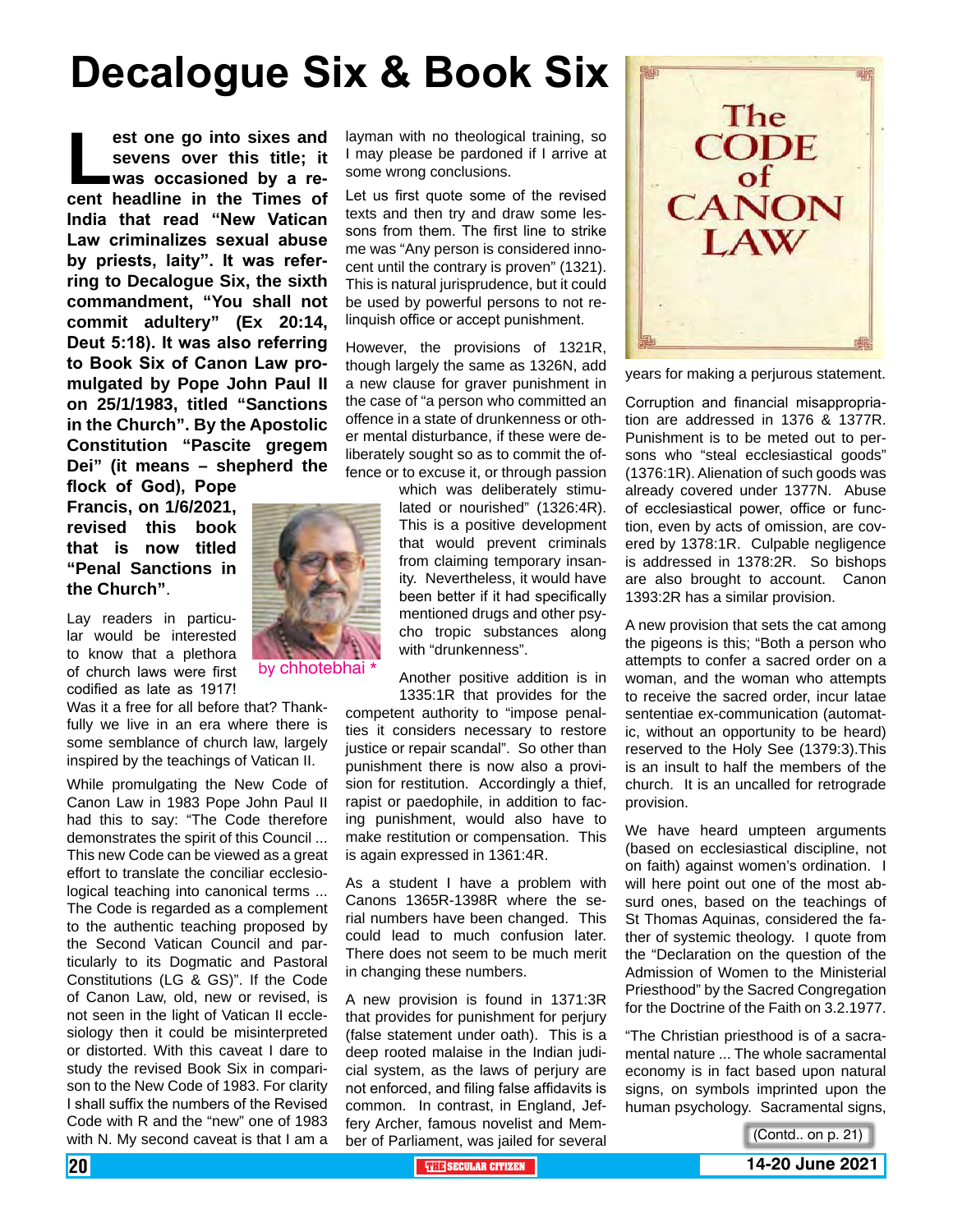#### (Contd.. from p. 20)

says St Thomas, represent what they signify by natural resemblance. The same natural resemblance is required for persons as for things ... there would not be this natural resemblance which must exist between Christ and his minister if the role of Christ were not taken by a man; in such a case it would be difficult to see in the minister the image of Christ. For Christ himself was and remains a man" (No 5).

This "natural resemblance" argument raises more questions that in answers. By this token priests should have long hair and beards, do rigorous manual work (like carpenters) begin and end their ministry riding on a donkey, not having a residence of their own (cf Mat 8:20) and not even a place to be buried in. How many popes, cardinals, bishops or priests bear a natural resemblance to Jesus, a circumcised Jew? As for symbols imprinted on the human psyche, were there symbols of women frontline warriors, fighter pilots or CEOs of MNCs earlier? Times change, circumstances change, the Church too must change with time, to stay relevant. I therefore find the insertion of Canon 1379:3R an insult to womanhood, an insult to Eve, an insult to Mother Mary and an unwarranted retrograde step by a male dominated church. Disappointing.

Canon 1380R condemns the practice of Simony; that of trading spiritual favours for money. This is named after Simon the magician who attracted followers with his wizardry in Samaria. "When Simon saw that the Spirit was given through the laying on of the apostles' hands, he offered them money" (Acts 8:18). Peter, the other Simon's rebuke is classic. "May your silver be lost forever, and you with it, for thinking that money could buy what God has given for nothing" (Acts 8:20). This begs the question. What about those popes who sold indulgences in the middle ages, something that was a bone of contention with Martin Luther, resulting in the Reformation and the establishment of Protestant churches? If we don't learn the lessons of history we are doomed to repeat the same mistakes.

Canon 1392R provides for penal provisions for those who "unlawfully abandon the sacred ministry for six months continuously" This is in consonance with the

act of a malingerer in civil/ secular service, and to be welcomed.

A contentious issue that has been retained is, "A Person who actually procures an abortion, incurs a latae sententiae excommunication" (1397:2R, 1398N). This provision certainty required revision. The penal provision is disproportionate to the offence; that could have several mitigating circumstances like rape, or the danger to the life of the mother. There was the case of the 9 year old girl who had been impregnated by her step father in Brazil, and had an abortion. The local archbishop excommunicated her. When then Pope Benedict XVI was asked about the rapist he replied that the sin of the rapist was not as grave so as to invite excommunication! In the case of Savita the Indian dentist in Ireland in 2012, she had septicaemia, but was denied an abortion in "Catholic Ireland." Both she and the foetus died, inviting much negative publicity for the "holier than though" Catholic Church.

I cannot digest the church's double standards when it comes to the taking of human life. On the one hand it condemns abortion outright for that very reason. However, when it comes to taking lives in war (men are the prime movers), then there is another set of rules.

When the "Pastoral Constitution of the Church in the Modern World" talks of war it, inter alia, has this to say: "Governments cannot be denied the right to legitimate defence once every means of peaceful settlement have been exhausted... Armed forces should regard themselves as agents of security and freedom.... as long as they fulfil this role properly, they are making a genuine contribution to the establishment of peace" (GS 79).

The Catechism of the Catholic Church goes a step further, again based on the logic of St Thomas Aquinas. "The act of self-defense can have a double effect, the preservation of one's own life; and the killing of the aggressor. The one is intended, the other is not" (CCC 2263). "Those who legitimately hold authority also have the right to use arms to repel aggressors against the civil community entrusted to their responsibility" (CCC 2265). Earlier even the death penalty was considered ok in some circumstances (CCC 2267) until Pope Francis declared it inadvisable on 2/8/18.

Writing in La Croix International on 4/6/21 Loup Besmond de Senneville says that when Abp Fillipo lannone. President of the Pontifical Council for Legislative Texts since 2018 was questioned about some of these anomalies, specifically pertaining to dismissal of priests for sexual abuse he said: "An automatic sentence would not make sense. It is a principle of justice"! Obviously then, the Catholic Church has one set of principles for women procuring an abortion, and another for the violent or heinous acts of men. I don't buy this duality.

The next Canon, 1398, redeems the church's image to some extent. This is what drew maximum media attention. Unfortunately it retains the archaic term, the sixth commandment of the Decalogue. It could have more specifically referred to sexual acts or relationships. It calls for punishment and deprivation from office for such acts against a minor or one who "habitually has an imperfect use of reason" (1398:1R). It also penalizes those who induce or stimulate such persons to expose themselves pornographically (1398:2R). Retention or use of such pornographic context is also punishable (1398:3R)

Senneville states that the revision of Canon Law began in 2007 under Pope Benedict XVI. For a 14 year effort, the minor changes that this revision has affected are indeed pathetic. Had the Vatican functioned a little more efficiently, like a corporate, these changes could have been affected in a month. While the norms regarding paedophilia and accountability are to be welcomed, the one on women's ordination was totally uncalled for, and the retention of the law on abortion definitely needed to be revisited.

Unfortunately, the revision of Book Six of Canon Law, and the ambiguous references to the Sixth commandment of the Decalogue cannot be called a Sixer in cricketing parlance. It seems more a case of hit cricket. It remains to be seen what impact this will have in cleaning up the many acts of corruption, scandal and licentiousness in the church, particularly in India that is reeling with multiple cases against bishops.

> *\*The writer has further developed some of these thoughts in his latest book THE JERUSALEM CODE.*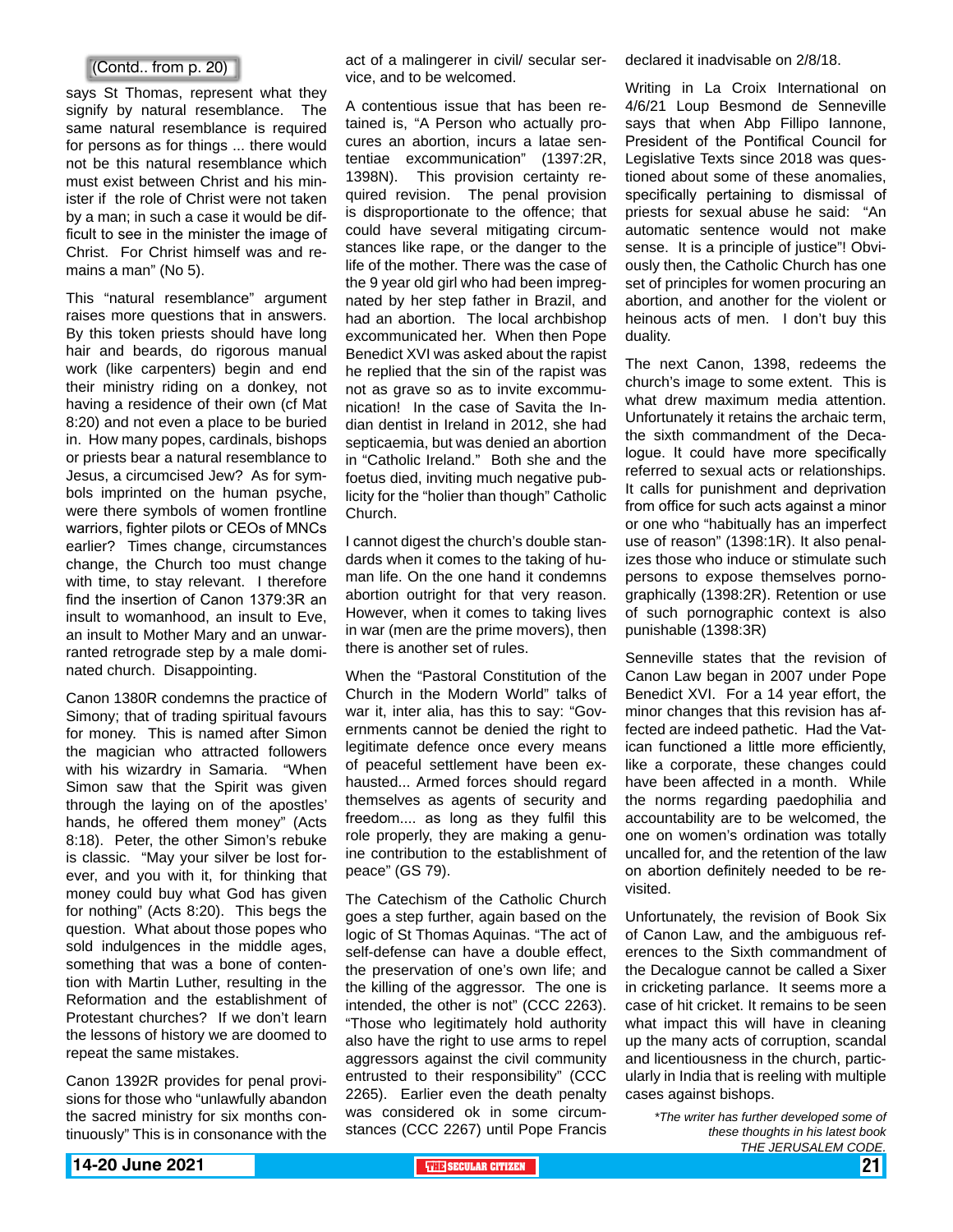# **Vaccinations for 'aged & challenged'**

#### *- By Ivan Saldanha-Shet.*

**V**accination against COVID-19 is<br>the fearful enigmatic Pandemic<br>sweeping India. All and sundry are now the gold standard against the fearful enigmatic Pandemic sweeping India. All and sundry are clamoring and searching every possible avenue to get the miracle jab by hook or crook. The arena is open to every citizen of India from 18 years upward who are eligible and healthy enough to receive the prophylactic preventive doses. Governments, medical experts and all those with authority are encouraging and spreading a positive message to get the vaccine as early as possible. There are all kinds of facilities to register and achieve the aim online and off. The vaccine is presently in short supply, but all efforts are being exerted to overcome this hurdle. However, giving the jab for the aged, and suffering who are immobile and confined to bed, in institutions of many types and in families at home, is a non-starter with no arrangement as yet - this needs immediate planning.

#### **Neglected response :**

The voiceless aged, physically and mentally challenged and many who are imobile / room bound due to natural causes or illness have a right and urgent requirement to be protected with the vaccination, as per prescribed protocol. Government, Officials, NGOs, Trusts and all responsible for such

immobile, unseen and unheard helpless people have not come out and given a proper trajectory to organise teams to go out to them and vaccinate as early as possible and educate them on the facts. Institutions for the aged are at high risk due to hospital stays and frequent changes of caregivers, without checks and the lack of discipline among these young carefree unqualified working groups who do not sufficiently follow COVID behaviour and are negligent. In this case it is vital that the vaccine will come to the doorstep of deserving and rightful persons in a systematic manner without arbitrary delays.

Visibly, managements of institutions and those responsible for the aged, sick and challenged do not seem to be taking up the vital matters of 'in-house vaccination' with the Govt and so on. It may be recalled, that when elections are on hand, innumerable 'angels of goodwill' work for political recognition hand-in-glove, even offering inducements to helpless in institutions and the managements as well, and arrange all that is needed, even transport and so on for the helpless and cart them to the polling booths. But, in this case of vaccination, such zeal is absent. Politicians and the powerful come to the door, get favours, and corner votes they need, by all means. Where is such zeal when the very same people have a vital need?

#### **Potential avenues :**

Most well populated districts in India have "Elders Helpline" (1090) , these are run by different entities, some are efficient and resourceful but most are not too active and serve only in name. In the hard times of this Corona pandemic, the scope of these 'helplines' and several NGOs have a lot of potential if they are conscious and responsible to serve the target group. These helplines can be geared up surely to be a hub to channel vaccinations for elders, where required; additional volunteers can be roped in to augment the human resources. The regular staff of care giving institutions too may be considered along with residents/ inmates to be vaccinated simultaneously. There is a good database at the disposal of authorities - Adhaar card, election card, PAN card, ration card, Bank account book and so on that can serve as a catalyst.

Some major hurdles have become chronic in care-giving institutions of all categories; surely, these hurdles can be identified and rectified too as part of this programme. Managements, for it's convenience and hidden agenda, are not favorable to allow and open such institutions to transparency of external agencies, not even family members are aware or allowed to participate lest their faults and information spills out. Therefore, those responsible stonewall the action and do not allow and do not come forward to demand the services of vaccination authorities to enter into these institutions run in a closed manner. Also, they do not want their 'modus operandi' known as they trample on all kinds of rules, laws and norms - COVID 19 protocol too is conspicuously neglected. The welfare of the residents/inmates is secondary to the profit and advantage of management in these trying times - any inspection will prove this.

**Please renew your subscription if expired. Mention your subscription no. while sending the renewal amount**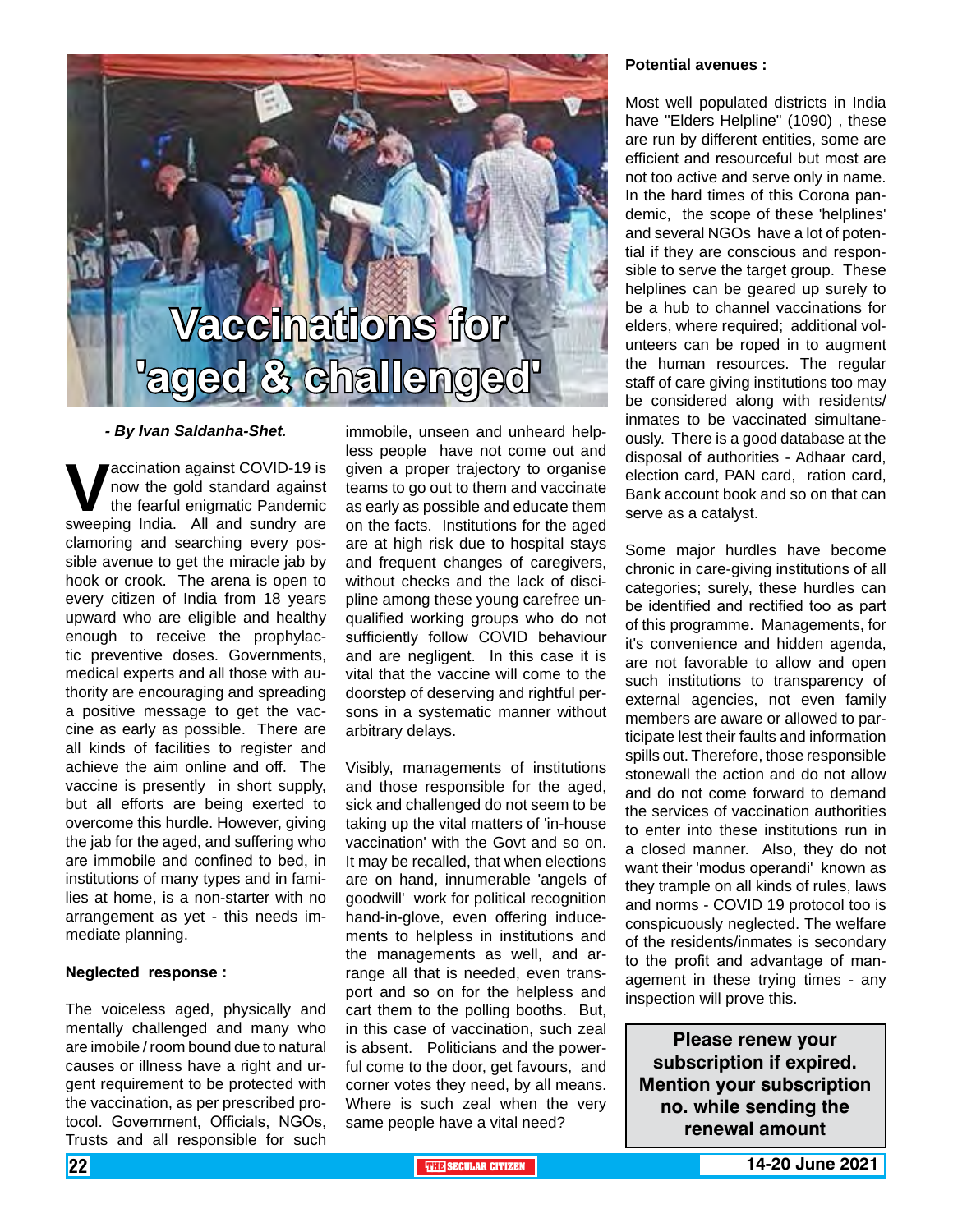## **Keep Fit During Corona Time**

**For most of the fitness conscious**<br>
youngsters today, checking their weight is really no big deal, since many might already be having their personal compact weighing scales right in their bedrooms which might be used on a daily/weekly basis to keep track of weight. But back in the 80s & 90s, checking one's weight was no less than a festive event, since they would be checked once in 5-6 months, and that too, amidst all the public glare, and usually done in groups with family and friends, thanks to such life-sized, coin-operated machines which had turned the boring process of weighing into an entertainment.

These colorful and attractive machines were usually found in highly crowded public places like railway stations, bus stands, exhibitions, trade fairs, etc. The best part about these machines was that even when they were idle, they would be glittering with flashy lights, thus attracting passersby who would be tempted to open up their wallets to mainly experience the thrill of it, than to just check their weight.

All that the customer had to do was to stand upon the pedestal in front of the machine and insert a coin. The machine would then immediately become active, and start entertaining the customer by playing various sounds and music, while the rapidly rotating colorful wheels and instantaneous flashing of bulbs would give an impression of travelling in a futuristic spaceship! After a few seconds of intense activity,

**Keep Check On** the machine would finally *Your Weight*

the customer's weight printed on it. Sometimes, such cards would even have tiny photographs of celebrities along with their

dispense a tiny card with

quotes/fortune-messages, and were thus popular as collectors items especially among kids, who would then show-off their cards to friends/relatives for the next several days.

The phenomenon was thus very popular during 80s/90s, especially among youngsters, who looked at the whole process as more of a recreation, than merely weight-watching, and it was very much evident from the sights at railway stations and other public places where not only kids but even grown ups would indulge in a bit of such entertainment, mostly to pass time while waiting for their trains/buses. However, by the turn of the century, as most gadgets including weighing scales became compact and affordable to the middle class, such flashy machines started becoming a rarity at public places due to declining demand. Today, there are hardly any such flashy machines, but in very rare instances when old timers come across them in some remote places, they are instantly flooded with colorful memories of their past encounters with such flashy machines during their younger days, when a visit to a railway station or exhibition was considered incomplete unless they checked their weight on such "futuristic machines" and showed off the card to their friends for the next several days.

*—C. K. Subramaniam*

**In Loving Memory of**

> Born: 03/09/1967 Died: 15/05/2021

It took our hearts to lose you, But you did not go alone a part of us went with you the day God took you home. If tears could build a stairway and heartaches make a lane, we'd walk our way to heaven and bring you back again. In life we loved you dearly, in our hearts you hold a place no one could ever fill.

The set of the said the said

*Still missed, loved and remembered by*

**Sorrowful** Parents, Brother, Sisters, Sister-in-Law, Brothers-in-Law Nieces, Nephews, Friends, Relatives. **Stephen R Fernandez**

**14-20 June 2021 THE THE THE THE THE THE**